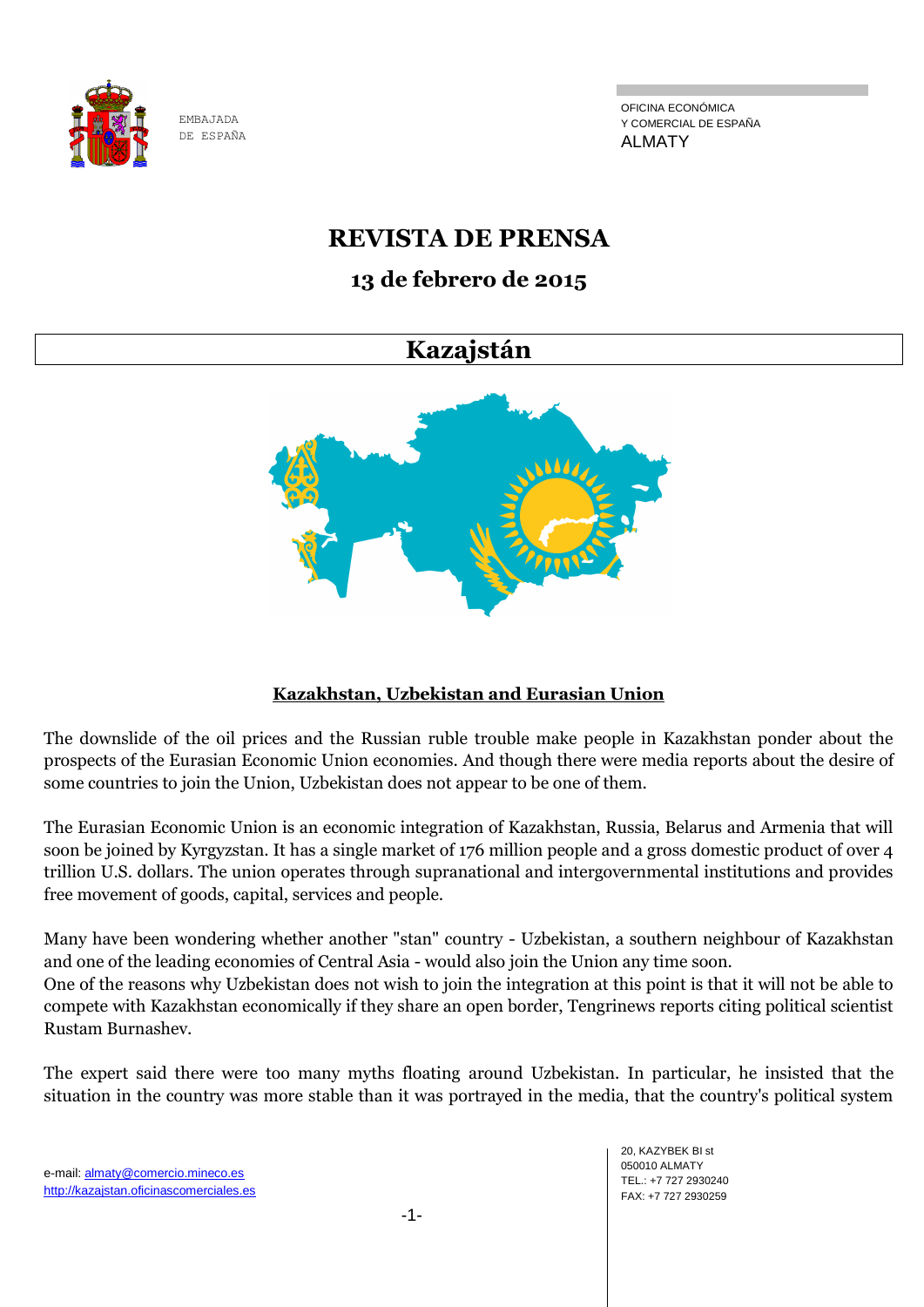

OFICINA ECONÓMICA Y COMERCIAL DE ESPAÑA ALMATY

was moving away from the principles of tribalism and succession of power and becoming more institutionalized and legal framework-oriented, as opposite to the situation in some of its neighbouring countries.

Burnashev voiced an opinion that there were few to no benefits for Uzbekistan in joining the Eurasian Economic Union. In the single economic space Uzbek businessmen will not be able to compete with Kazakh oligarchs, who will gradually buy into all the significant production facilities of Uzbekistan.

He referred to the country's president Islam Karimov as saying several years ago that it would be unwise to combine two very different types of economies. Burnashev explained that Kazakhstan was relying on its strong banking sector whereas Uzbekistan's economy was based on industrial production.

Moreover, keeping its economy closed shielded Uzbekistan from the fallout of the global economic crises and has made the past seven years less painful for Uzbekistan than for other, more open, Central Asian countries. The dynamics of economic and social growth in Uzbekistan was not as pronounced as in Kazakhstan, but they were stable.

President of Uzbekistan Islam Karimov made it clear that he had no intention in joining the Eurasian Economic Union. On January 13, 2015, he declared that Uzbekistan was not interested in either the Eurasian Union or the Customs Union, adding that his country would never become member of an alliance resembling the former USSR.

Moscow Carnegie Center expert Alexei Malashenko told the Voice of America that Uzbekistan was at times ―hostile‖ to the idea of the Eurasian Economic Union, but Russia was intending to soften its stance. He also noted that "not long ago there was a meeting between Nursultan Nazarbayev and Islam Karimov, where they discussed Russia's role in the Ukrainian crisis and, I think, the positions of Nazarbayev and Karimov, in general, coincide - none of them was particularly happy about it, I mean about the Russian actions towards the Crimea and Donbas."

The Uzbek leader visited his Kazakhstani counterpart in late November and they both stressed their commitment to strengthening the bilateral cooperation. Nazarbaev said "stability and development of the entire region depends on the stance and the cooperation of Kazakhstan and Uzbekistan."

As for security in the region, Uzbekistan suspended its membership in the Collective Security Treaty Organization on Jun 28, 2012. Some interpreted this as a sign that Uzbekistan would agree to host a US military base on its territory. But Uzbekistan openly denounced this option in August, 2014.

However, it became known that the country had been receiving large batches of military equipment from the United States. On January 22, 2015, in an interview with the Voice of America, Deputy Assistant Secretary of State for Central Asia Daniel Rosenblum said that the U.S. was giving 308 Mine-Resistant Ambush Protected Vehicles (MRAPs) and 20 Armored Recovery Vehicles to Uzbekistan. However it doesn't necessarily mean that Uzbekistan is tilting towards the United States, since it also appeared that Kazakhstan had expressed interest to getting a similar offer.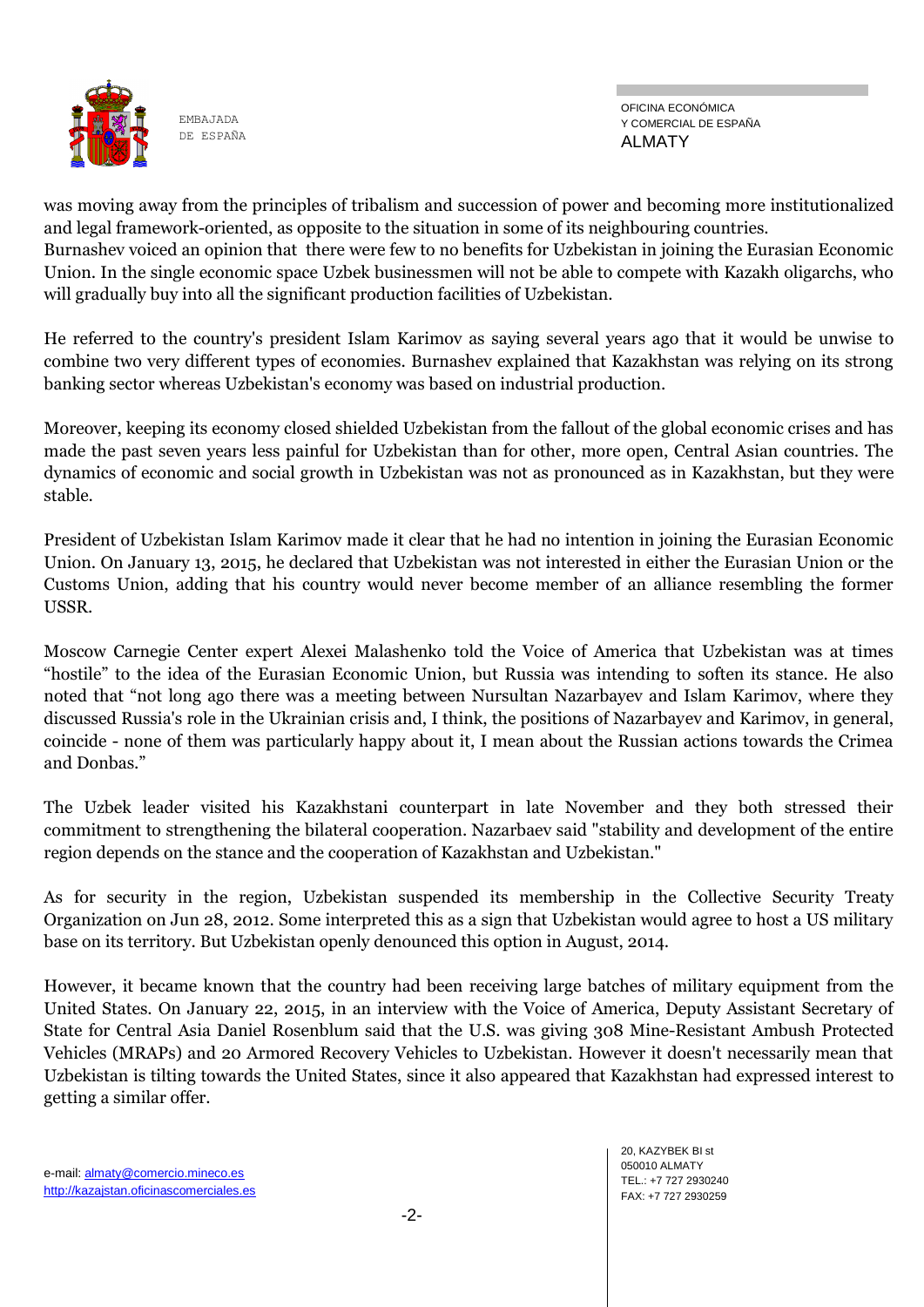

OFICINA ECONÓMICA Y COMERCIAL DE ESPAÑA ALMATY

Fuente: Tengriz News

#### **No sharp changes of the tenge exchange rate: Central Bank Governor**

There will be no sharp change of the tenge exchange rate, a Tengrinews.kz journalist reports, citing Central Bank Governor Kairat Kelimbetov as saying following the today's extended government sitting.

He stated the Central Bank is determined not to allow drastic changes of the tenge exchange rate in 2015. According to him, there is a sufficient margin of safety for that.

―We believe in the current macroeconomic conditions we will be further pursuing the policy of the currency corridor. It is reasonable within the current economic situations. Should there be some changes in the external markets, we will prevent a shocking currency devaluation and will be working to ensure a gradual change of the tenge exchange rate", he said.

Earlier today the country's President Nursultan Nazarbayev called Kazakhstanis not to believe rumors of imminent currency devaluation.

―Today the Central Bank Governor has briefed me that all possible measures are being taken to curb inflation and prevent sharp changes of the national currency exchange rate. I have no grounds not to believe the Central Bank", President said at the sitting.

Fuente: Tengriz News

### **Kazakhstan's lowered rating will not affect tenge rate — National Bank**

ALMATY (TCA) — The National Bank of Kazakhstan (NBK) does not expect that Kazakhstan's lowered long-term foreign and local currency sovereign credit ratings by Standard & Poor's Ratings Services will have direct negative influence on the national currency rate, Zhaslan Madiyev, deputy director for monetary operations and asset management at NBK, told Novosti-Kazakhstan.

On February 9, Standard & Poor's lowered its long-term foreign and local currency sovereign credit ratings of Kazakhstan to 'BBB' from 'BBB+' in connection with oil price drop in the world market. The outlook is negative. The agency also lowered the Kazakhstan national scale rating to 'kzAA+'.

―The National Bank does not expect direct negative influence on the [national] currency rate by the lowered credit ratings. Large accumulated forex reserves, a low public debt, and the absence of refinancing risks for the public sector are important factors of Kazakhstan's high credit worthiness," the official said.

Standard & Poor's said that the National Bank of Kazakhstan will face challenging demands on several fronts in 2015. ―On one hand, it will be looking to support financial stability in conjunction with the government's efforts to address legacy problem loans in the banking sector. On the other hand, it will want to facilitate an external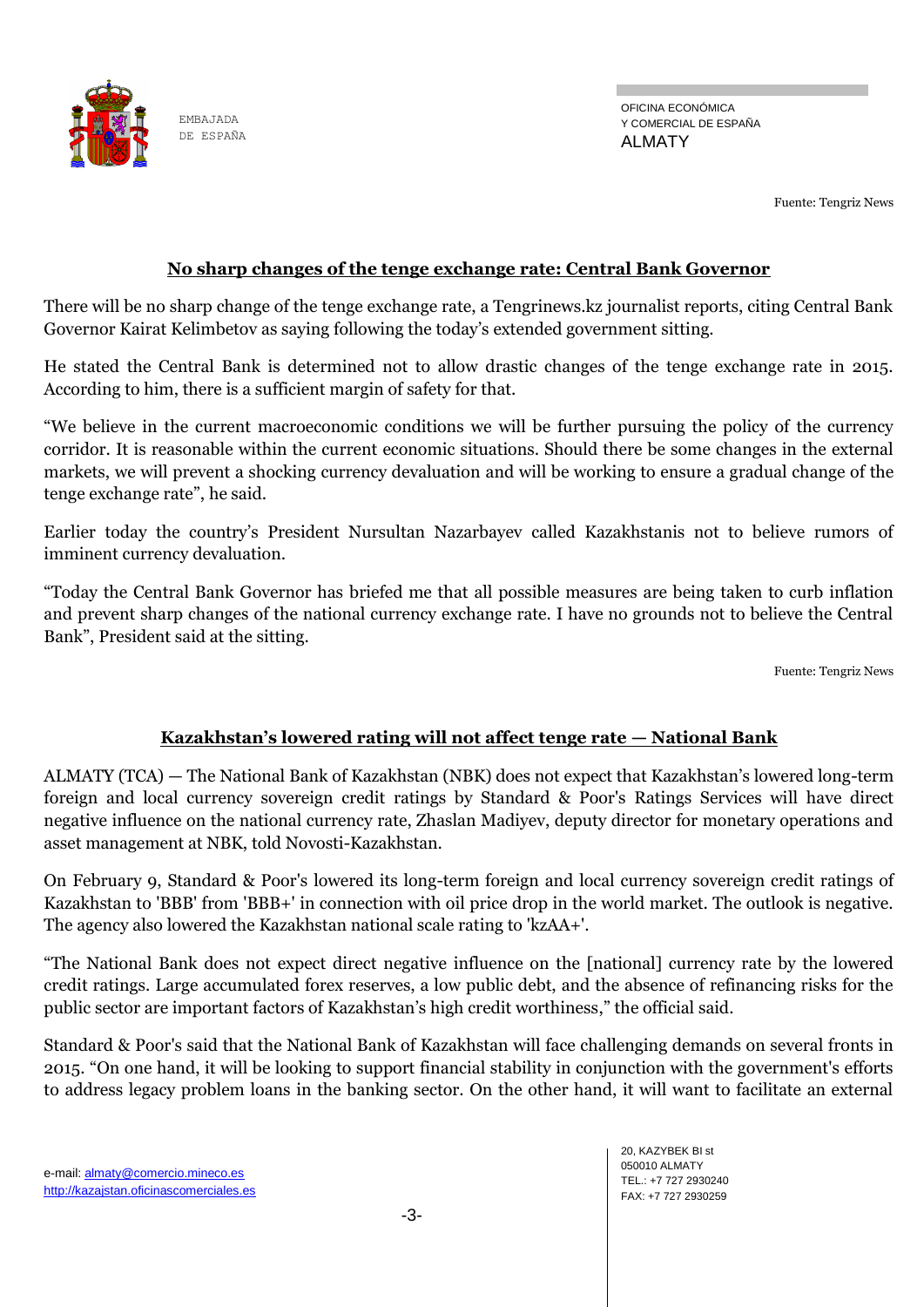

OFICINA ECONÓMICA Y COMERCIAL DE ESPAÑA ALMATY

adjustment through the exchange rate. Similarly, it will not wish to counteract the government's counter-cycle fiscal policy, yet it may need to keep liquidity conditions tight to support the tenge. Moreover, despite the modification of Kazakhstan's pension system in 2014, the NBK continues to operate a shallow local bond market, which reduces its ability to conduct open market operations. Weighing these conflicting demands, we expect the NBK will either allow a gradual depreciation of the tenge or undertake another step devaluation this year, to accommodate lower oil prices and to ease the tenge's appreciation against the ruble (against which it has appreciated by around 50% in nominal terms since last year's tenge devaluation)," S&P said.

Fuente: Timesca

#### **Tenge exchange rate adjustment possible if oil prices go below \$50: Kazakh central bank governor Kelimbetov**

Governor of the National Bank of Kazakhstan Kairat Kelimbetov has declared that a smooth adjustment, i.e. gradual devaluation, of the tenge exchange rate should be expected in case the global oil prices keep falling, Tengrinews reports from the press briefing at the Central Communications Service quarters today.

"If the price of oil will be lower than \$50 and the more negative scenarios materialize, in this case we assume that a smooth change of the exchange rate is possible by widening the exchange rate corridor. Again, we are talking about the average price and a lingering decline in oil prices," Kelimbetov said.

He stressed that there were no preconditions for a devaluation at that point. "To date, there are no such macroeconomic preconditions, and the exchange rate corridor we are keeping is enough for us to maintain (the tenge) where it now is - at around 185 tenge per 1 dollar," Kelimbetov said.

Kazakhstan's national currency - the tenge - is maintained within the corridor of 185 tenge per dollar +3/-15 tenge.

Yesterday, after a government meeting in Akorda, Kelimbetov also declared that there would be no one-step devaluation in Kazakhstan. President of the country Nursultan Nazarbayev also urged the Kazakhstanis not to give in to devaluation fears.

So much reassuring is being made, because the devaluation expectations have been high in Kazakhstan over the past year peaking in February. The oil-driven Central Asian economy experienced a 22% devaluation of its national currency - the tenge - in February 2009 and then a one-step 19% devaluation of its currency last year, also in February.

Fuente: Tengriz News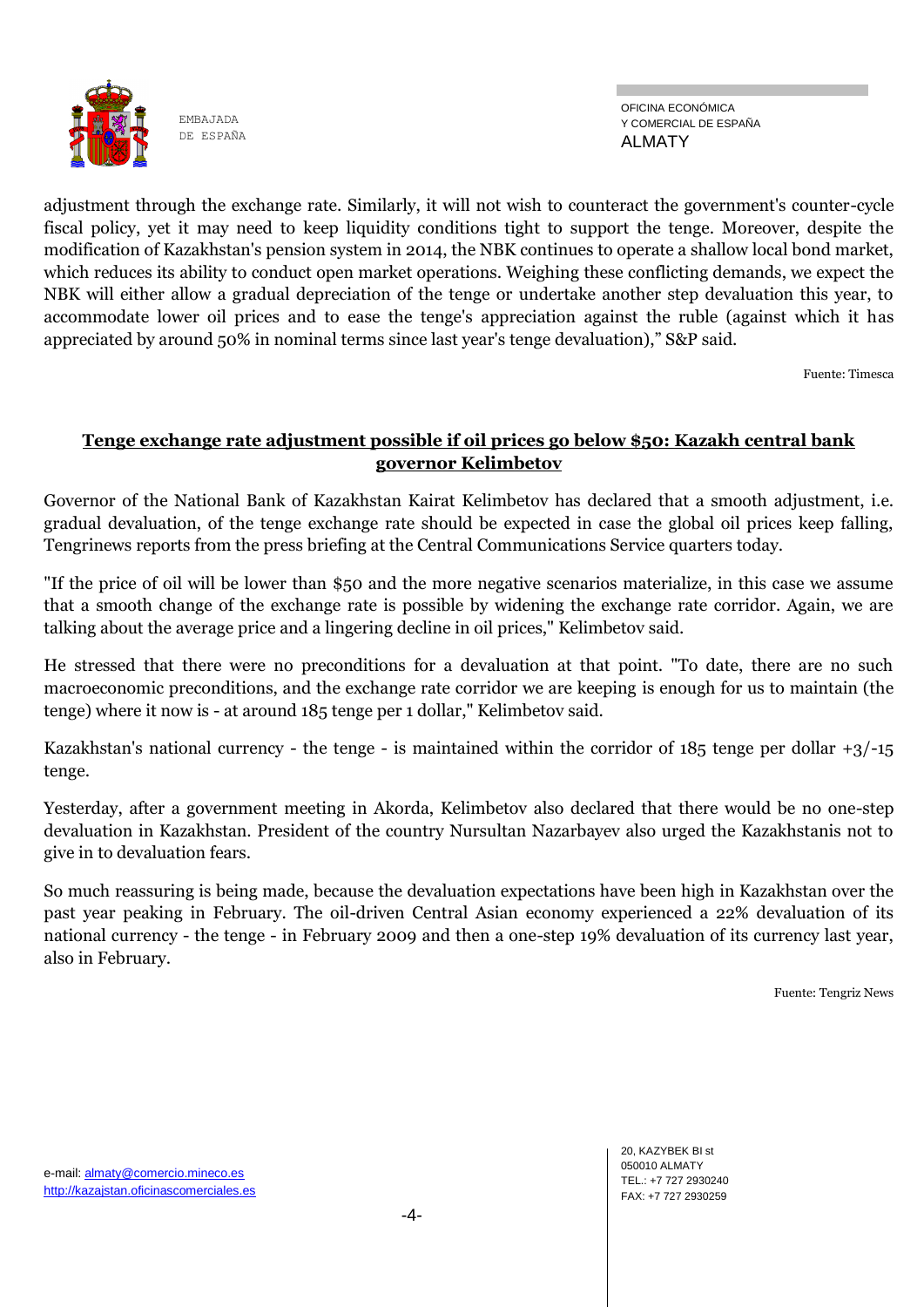

OFICINA ECONÓMICA Y COMERCIAL DE ESPAÑA ALMATY

#### **Kazakhstan president speaks on anti-crisis measures**

ASTANA (TCA) — Kazakhstan President Nursultan Nazarbayev yesterday held the cabinet's meeting with the focus on the country's economic policy. The president said that Kazakhstan will overcome the ongoing crisis that, in his opinion, would last 2-3 years, and called on Kazakhstan citizens not to believe rumors of possible devaluation of the national currency, the tenge.

Nazarbayev said that the state budget for 2015 needs to be revised and many projects must be cut. He called on the Government to cut expenditures by 10 percent.

The head of state spoke of new anti-crisis measures including state support of domestic machine-building industry, Kazakh exporters, small and medium business, and agro-industrial complex, as well as measures to protect the domestic market, Novosti-Kazakhstan reported.

Nazarbayev said that the Russian ruble's steep decline during the past year had hurt Kazakh companies but he was confident that Russia "will manage to get out of the economic hardships with honor — and we will do so as well".

The president called on the National Bank of Kazakhstan to de-dollarize the Kazakh economy and urged citizens and companies to exchange their US dollars for Kazakh tenge.

The tenge hit a new low on February 9 at almost 186 tenge to the US dollar.

Nazarbayev promised the Kazakh people that their bank savings will be insured against any possible devaluation.

The president also called for belt-tightening measures, saying that Kazakhs should stop wasting money on parties and celebrations and urging them to buy domestic goods instead of imported ones.

Nazarbayev also said that the money allocated for the construction of new subway stations in Almaty and for hosting international sports events will be reduced.

Fuente: Timesca

#### **Nazarbayev urges state companies to support tenge**

President of Kazakhstan Nursultan Nazarbayev has addressed the country's state companies in the context of ensuring stability of the national currency, the tenge, Tengrinews reports.

"The Holding [Samruk Kazyna] and national companies are requested to support the national currency by exchanging their money [from dollars into tenge]. This will be very important for the tenge," Nazarbayev said after the speech by the Chairman of the Board of Samruk Kazyna Holding Umirzak Shukeyev at the extend government meeting on February 11.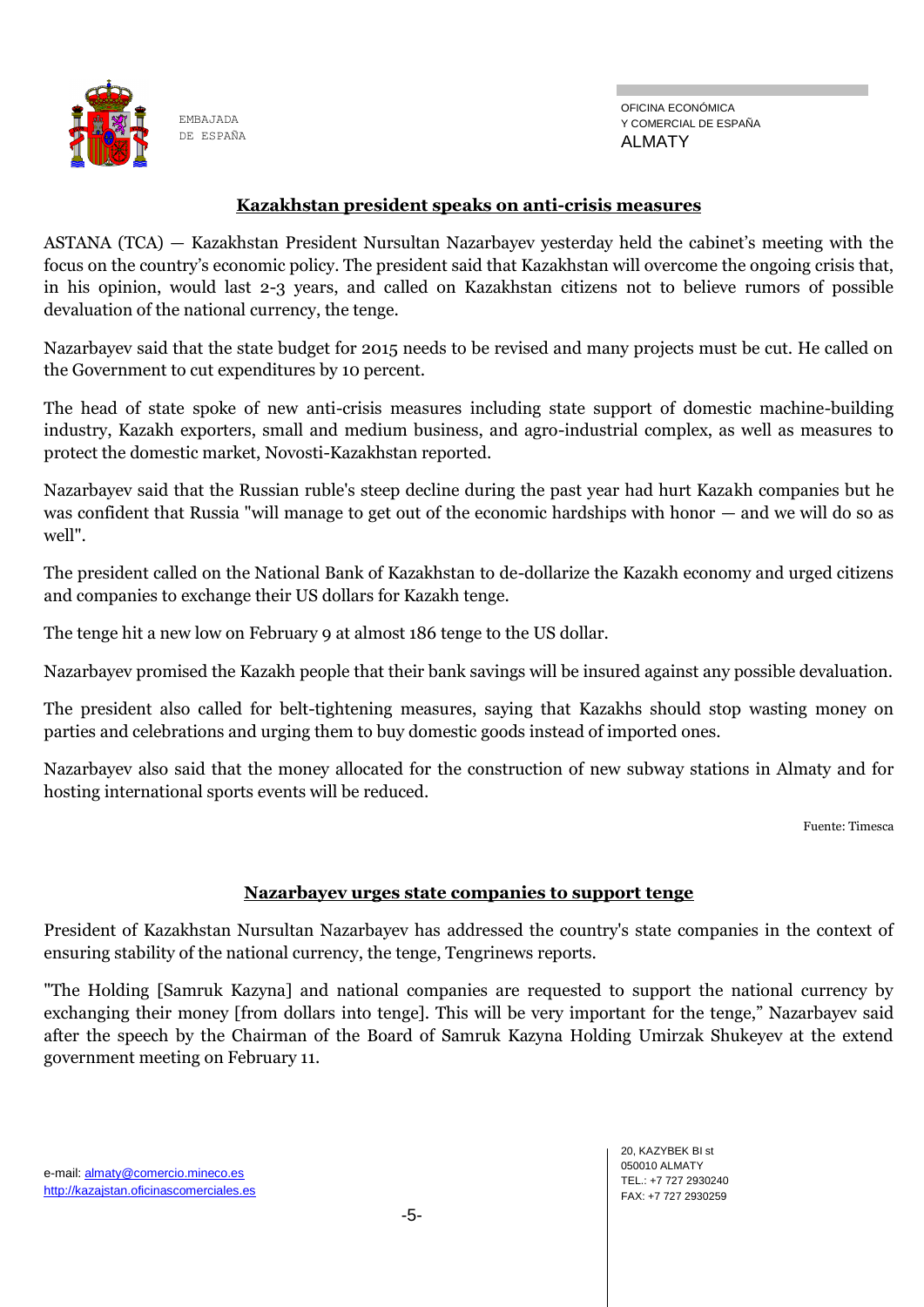

OFICINA ECONÓMICA Y COMERCIAL DE ESPAÑA ALMATY

―So there are your interests, and there are common interests. I am addressing all of the national companies. Of course, you have to agree, there are times of need. Kazakhstan will try to prevent sharp fluctuations of the tenge from happening and take into account all of your interests," Nazarbayev said.

A well-known Kazakh financial expert, Director at the Center for Macroeconomic Research Olzhas Khudaibergenov, also stressed that it was necessary for the state companies to buy tenge, because this would clearly demonstrate to the population that the government was serious in its intentions to de-dollarize the economy. It would also create a back pressure and strengthen the tenge, he said.

The extended government meeting was also attended by the Governor of the National Bank of Kazakhstan, who once again reassured everyone that there would be no sharp depreciation of the tenge any time soon.

"We will continue pursuing the policy of maintaing our currency in the set corridor (of  $185$  tenge per dollar  $+3/$ -15 tenge). It is reasonable under the current economic circumstances. Should there be some changes at the external markets, we will prevent a shock devaluation of the currency from happening and will work to make the change of the tenge exchange rate gradual," he said.

Fuente: Tengriz News

#### **Eurasian Economic Union is not responsible for economic hardships in Kazakhstan**

The Eurasian Economic Union and the Customs Union are not responsible for the economic situation Kazakhstan is facing nowadays, a Tengrinews.kz journalist reports, citing President Nursultan Nazarbayev as saying at the today's extended government sitting.

―The weakening Russian rouble and the pressure of imported goods on the local producers have been damaging domestic manufacturing. However, the situation has nothing to do with the Eurasian Economic Union. The Union is the strategic path we have consciously taken. When working on its concept, we did understand there would be some adjustments. The global economy we are part of is introducing such adjustments. It would be unprofessional to assume the current economic hardships have been caused by the Eurasian Economic Union or the Customs Union", President Nazarbayev said.

He elaborated that "Russia is facing a plight, and Kazakhstan is facing the adjacent consequences. The barbaric sanctions have only added to hardships (…) I'm confident Russia will find a way out (…) we need to come up with solutions to the temporary difficulties. I've had a talk with Russia's President, Kazakhstan's PM Karim Massimov has had a talk with his Russian counterpart Dmitry Medvedev. There are about a dozen of enterprises that have been aggravating the hardships through imports or exports [disturbing the fragile balance amidst distorted trade]. We need to come up with friendly quotas and agreements", President said.

Fuente: Tengriz News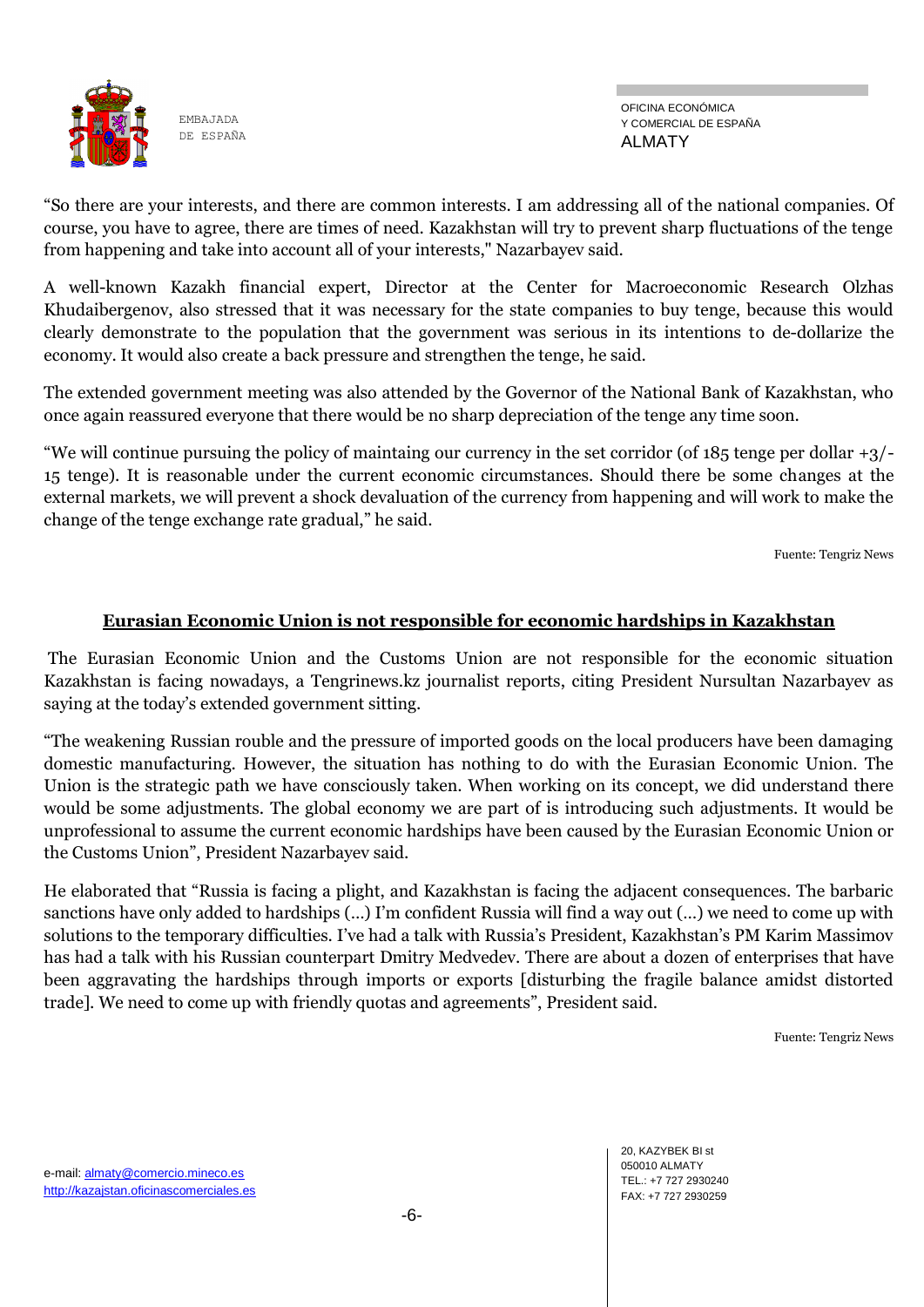

OFICINA ECONÓMICA Y COMERCIAL DE ESPAÑA ALMATY

#### **WTO to expand influence mechanisms of EEU– the expert**

ASTANA. February 13, 2015. BNews.kz

Within the framework of the World Trade Organization (WTO) influence mechanisms of the member states of the Eurasian Economic Union will extend, said the Chief Scientific Officer of JSC "Kazakhstan Institute for Strategic Studies" (KISS) Dariya Mukhamedzhanova, the correspondent of BNews.kz reports.

"Within the framework of the WTO influence mechanisms of EEU are expanding consolidation route and defend the collective interests of the CIS countries that are the members or observers of the WTO. New benefits include the ability to: solve the main problems of liberalization and protection CU / EEU, trade and economic area of the CIS, in particular the market of agricultural and industrial goods within the legal framework of the WTO; participation in the WTO reforming and ensuring the security of international trade and economic area; development of countermeasures on the negative effects of globalization; regional committee establishment on a membership in the organization monitoring; ensuring transparency of the laws and statutory and regulatory provisions, relating to trade within one stop service center on data collection on specific provisions and measures which are not coordinated with obligations of EEU and CIS countries to the WTO, as well as the regional law firm, providing the interests of EEU and CIS in DSB WTO (Dispute Settlement Body of the WTO), " explained the expert.

However, Dariya Mukhamedzhanova noted that the more effective interaction of EEU in the WTO, the higher the probability of favorable treatment and conditions of the international trade for the parties interaction.

It should be noted that the current members or observers of the WTO are almost all CIS countries except Turkmenistan (the Government Commission on the accession of Turkmenistan to the WTO was established in 2013). Kyrgyzstan is the 77th member of the organization since 1998, Moldova is the 142th member since 2001, Armenia is the 145th since 2003, Ukraine is the 152th since 2008, Russia is the 156th since August 22, 2012 , Tajikistan is the 159th since March 2, 2013. The following countries have the status of observers: Azerbaijan, Belarus, Kazakhstan, Uzbekistan.

Fuente: Bnews.kz.

#### **Kazakhstan to lower oil export duty to \$60 per tonne – economy minister**

ASTANA. Feb 11 (Interfax-Kazakhstan) – Kazakhstan intends to reduce the oil export duty to \$60 per tonne from \$80.

Minister of National Economy Erbolat Dosayev told journalists in Astana that the oil export duty as part of the budget, according to the ministerial estimates, will be reduced to \$60 a tonne in line with the Kazakh president's instruction.

The minister said that hopefully the relevant decree regarding the government budget and financing would be adopted by mid-March.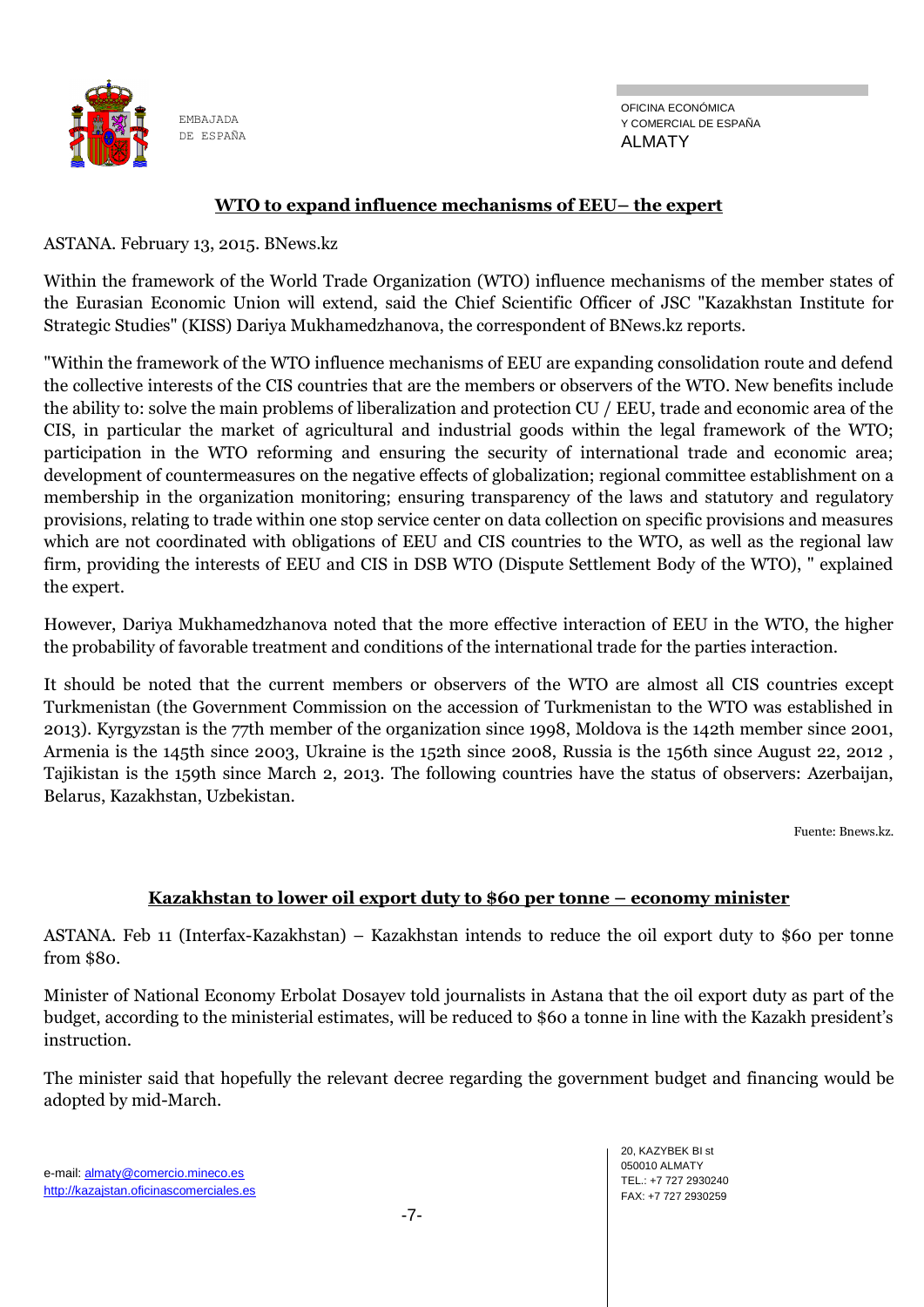

OFICINA ECONÓMICA Y COMERCIAL DE ESPAÑA ALMATY

In March 2014, Kazakhstan raised the oil export duty to \$80 a tonne from \$60.

Fuente: Interfax

### **Tenge-denominated loans to be available soon: Kazakh Central Bank Governor**

Kazakhstan banks will start issuing loans denominated in the tenge, the country's national currency, in the nearest future, the country's Central Bank Governor Kairat Kelimbetov told today.

When answering questions, he elaborated why banks had opted for issuing loans denominated in the USD rather than in the tenge some time ago. "It was a natural response of the banks (...) they had been expecting a drastic currency devaluation and they insured against currency-related risks (...) besides, they lacked tenge supplies", he said.

The banker emphasized there would be no sharp currency devaluation. "Everyone need to keep calm and get back to normal business operations (…) I want to remind that tenge-denominated deposits will bring you an interest of up to 10%, whereas USD-denominated deposits will only be offering 3%. There are no currencyrelated risks for banks, privately held legal entities or government-owned enterprises (…) the Central Bank will be providing banks with money to tackle short supply of the tenge. I believe tenge-denominated loans will be available very soon", he said.

February 11 at the extended sitting of the government President Nazarbayev called the country's people not to buy into rumors of allegedly imminent currency devaluation.

Fuente: Tengriz News

## **Kazakh President calls to look for new markets for domestic products**

President of Kazakhstan Nursultan Nazarbayev has called Kazakh companies to look for new markets to sell their products instead of the neighbouring Russia, Tengrinews reports from extended government meeting in Akorda on February 11.

The statement was made in the context of the deteriorating conditions Kazakhstan's domestic enterprises are in as a result of the nearly 80% depreciation of the Russian ruble. With the currency being so underpriced Russian products have become much cheaper and are virtually pushing their Kazakh competitors out of business. Russian products are flowing into Kazakhstan through open customs borders while the Kazakh producers are unable to sell any of their products either in Kazakhstan or in Russia.

"Our industrial companies are feeling the market situation in Russia, don't they? What have they learned from this situation? First - we need to diversify, and second - we need to look for other markets. There is China," Nazarbayev said to the Minister for Investment and Development of Kazakhstan Asset Issekeshev.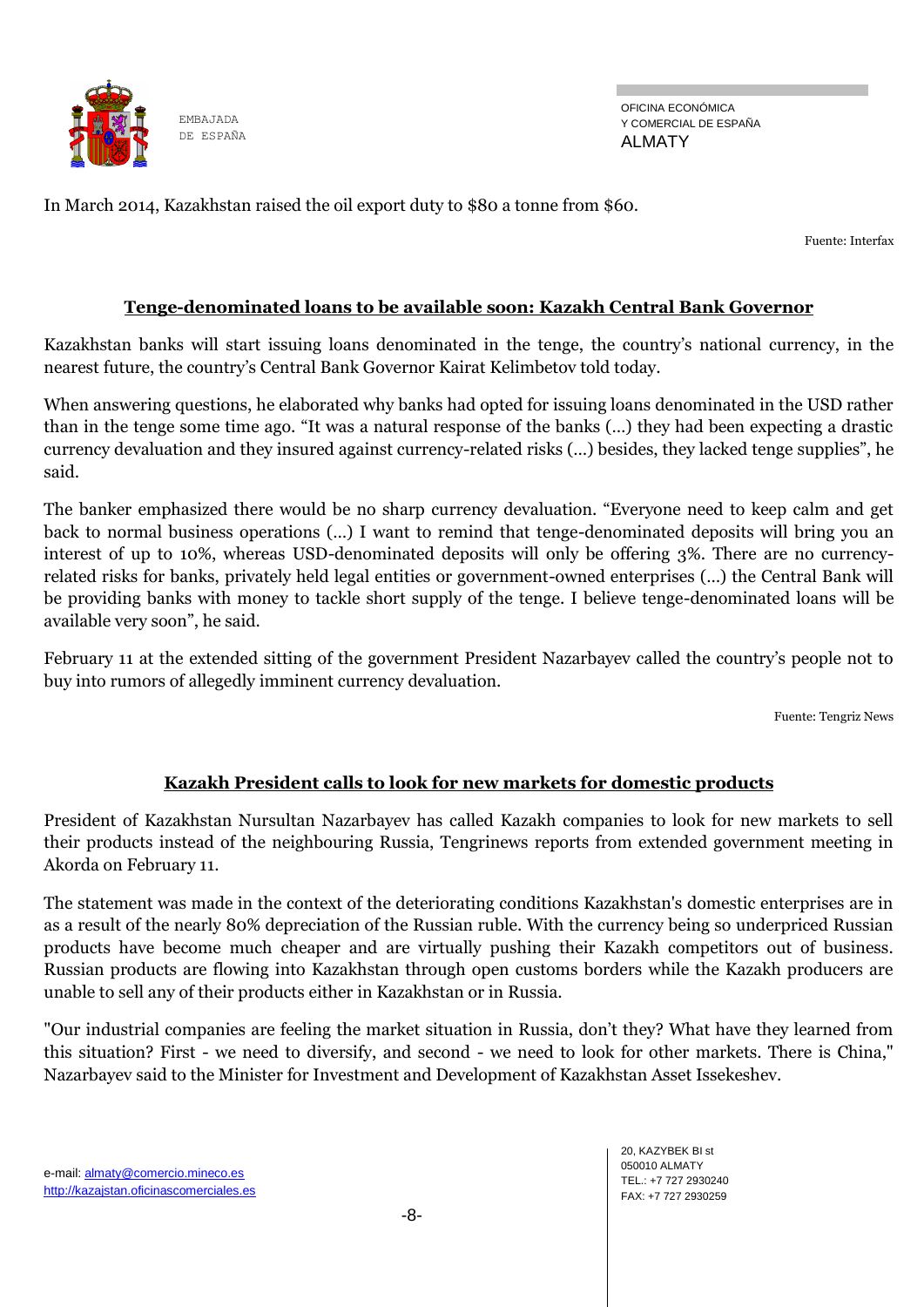

OFICINA ECONÓMICA Y COMERCIAL DE ESPAÑA ALMATY

"We will be developing, we will send more goods to where we can sell more goods. This is a good lesson for the future, it should get everyone thinking. There is something good in every bad situation," Nazarbayev said.

Akim of Pavlodar Oblast Kanat Bozumbayev replied that all the region's businesses had been instructed to seek new markets to remain competitive. He also emphasized that job cuts would not be allowed.

Fuente: Tengriz News

### **Kazakhstan to introduce ban on purchase of real estate and vehicles for cash: Central Bank Governor**

It would make sense to introduce a ban on purchase of real estate and vehicles for cash, the country's Central Bank Governor Kairat Kelimbetov told a briefing at the President's Service for Public Communications.

―We have all seen that 93% of all such transactions are made in cash. In any economy such a situation wouldn't be correct as it means that those involved in the transactions evade taxes. Many of such payments are made in US Dollars. There should be some regulations to ensure prices are quoted in the national currency and the pricing relies on the tenge", Mr. Kelimbetov elaborated.

Back in December 2014 the Central Bank in partnership with the Government issued a statement that among other things suggested introducing a ban on transactions in foreign currencies.

Mr. Kelimbetov emphasized all significant purchases should be made cashless. "The Central Bank believes the most sizeable purchases, e.g. of real estate or vehicles, should be cashless. These transactions should be made through a bank account so that the National Bank and tax authorities could see the payments. This issue should be regulated shortly", he told journalists.

Fuente: Tengriz News

#### **Kazakhstan & China to establish agricultural research park in Zhambyl rgn**

ASTANA. KAZINFORM - Authorities of Zhambyl region and the Chinese province of Shanxi have agreed to establish a joint agricultural park, Kazinform refers to the president of Dungan Association in Kazakhstan H. Daurov.

According to him, recently a delegation of Zhambyl region, which included representatives of the association, made a business trip to the Chinese province. As a result, agreements were signed on cooperation in the fields of alternative energy and agriculture.

"In particular, we will establish the Kazakh-Chinese agricultural research park which will implement modern technology of agriculture," he said.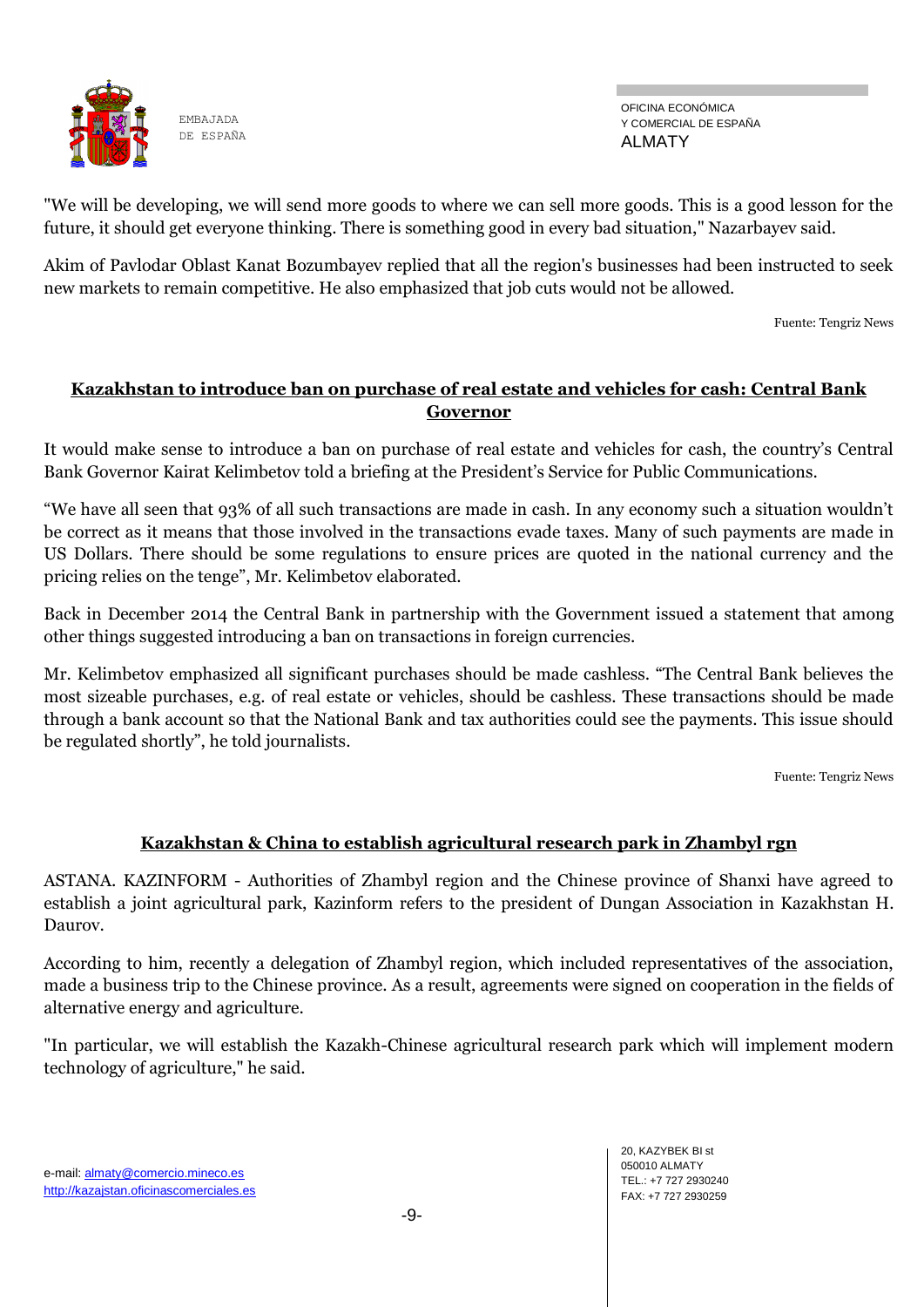

OFICINA ECONÓMICA Y COMERCIAL DE ESPAÑA ALMATY

H. Daurov recalled the position of President Nursultan Nazarbayev that representatives of the People's Assembly should keep in touch with their historical homeland not only culturally but in terms of attracting investment.

Daurov noted that the Head of State, speaking at the enlarged meeting of the Government on February 11, said that ministries and regions have to work with foreign investors and attract them to our economy.

Fuente: KazInform

#### **WHO opens primary health care center in Kazakhstan**

ALMATY (TCA) — The World Health Organization (WHO) yesterday inaugurated a new center for excellence in primary health care in Almaty in Kazakhstan.

Zsuzsanna Jakab, WHO Regional Director for Europe, and Salidat Kairbekova, First Vice-Minister of Health and Social Development of Kazakhstan, took part in the opening ceremony.

Speaking of the importance of primary health care, Dr Jakab said, "The conditions for achieving the Region's greatest health potential, as set out in Health 2020, requires strong leadership to take on the complexities of systems and bring their parts into alignment, while managers face the equally difficult challenge of bringing about people-centered services in the day-to-day functioning of service provision."

Dr Jakab thanked Kazakhstan for its global commitment to the primary health care approach, as well as undertaking such reforms in the country.

The new center will bring together knowledge to expand the evidence base on service delivery; support countries through experience and technical know-how in strengthening the delivery of services; advance policy options, mechanisms and tools for priority actions to transform services; and build synergies with global health initiatives, foster partnerships with leading academic institutions and think-tanks, and collaborate with development partners, the WHO said.

Jakab's four-day visit to Kazakhstan also included discussions with high-level officials, including representatives of the President's Office and the Government, the mayors of Almaty and Astana, Kazakh health workers, as well as partners from United Nations agencies working in the country.

The Regional Director also participated in a senior policy seminar "Transforming Health Services Delivery in Kazakhstan" focusing on key primary health care developments in the country from 2016-2020.

Fuente: Timesca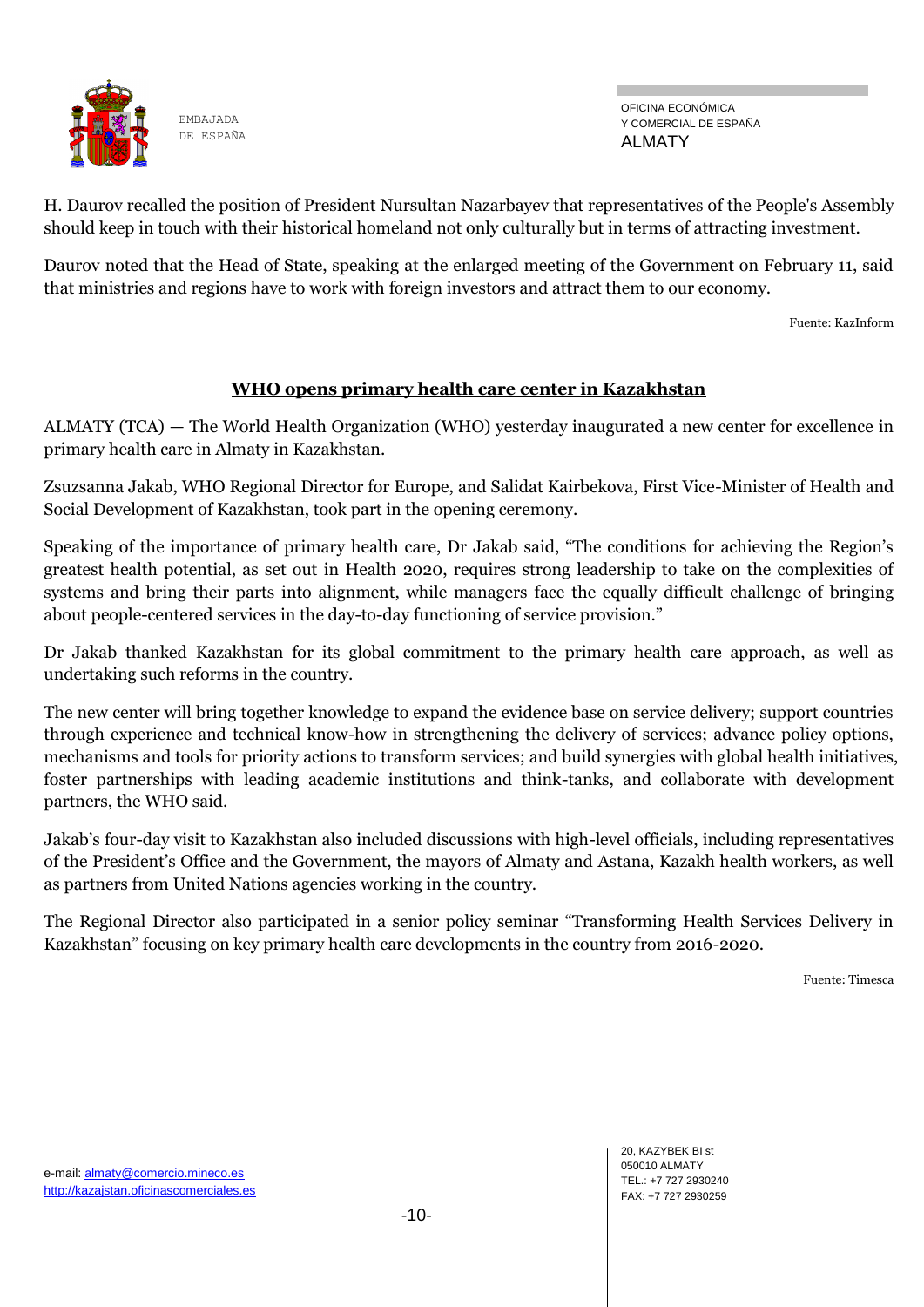

OFICINA ECONÓMICA Y COMERCIAL DE ESPAÑA ALMATY

#### **Kazakhstan to return 4.1 billion tenge of VAT payments to ArcelorMittal Temirtau**

The Taxation Department of Karaganda Oblast has began a check to confirm the outspending debt of Kazakhstan tax authorities to ArcelorMittal Temirtau, Tengrinews reports citing the head of the Public Revenues Department Azamat Akhmetov.

Earlier this month, ArcelorMittal Temirtau announced a plan to cut wage because of a difficult financial situation in the company caused by uncompetitiveness of Kazakh steel at the Russian market amid 80% devaluation of the Russian ruble.

At the same time, the company applied to the Kazakh government asking to speed up the tax refund, which could probably help the company overcome the current difficulties. "The company has asked the Kazakhstan government to return the 12 billion tenge (\$65 million) of VAT payments that the state owes to the company since 2010," ArcelorMittal Temirtau then said.

The Taxation Department began a check to confirm the existence of the debt of the state authorities to the Indian owned steel company since 2010. "Out of 12 billion tenge, today we are ready to pay 4.1 billion tenge. There are documents confirming that ArcelorMittal overpaid this amount of money in taxes. Once the company provides a tax declaration for the fourth quarter, the stated amount will be transferred to its account. According to Article 274 of the Tax Code (of Kazakhstan), the state has 15 days to make the payment (after the company provides the tax declaration)," Akhmetov said.

―We met with the top management of the company and they treated the check to confirm the debt with understanding," Akhmetov said.

The deadline for the company to provide the declaration is February 15. After that Kazakhstan should transfer 4.1 billion tenge to the company's account by March 6.

Currently, the region's Taxation Department continues checking into the remaining debt, particularly the payments ArcelorMittal Temirtau made in 2012-2013. This check is nearing its completion. So far, it has been confirmed that Kazakhstan tax authorities owe 7.5 billion tenge to the steel giant.

Earlier, the company explicitly declared that once the government made the refund it would be able to resolve the salaries issues. However, the company's profits from sales turned out to be enough to pay the wages in full to its metallurgists and miners before February 17.

In addition, during an extended government meeting chaired by President Nursultan Nazarbayev, the Minister of Investment and Development Asset Issekeshev said the Ministry along with the enterprise's administration was working out various options to increase the demand for the steel giant's products both at the domestic and foreign markets.

Fuente: Tengriz News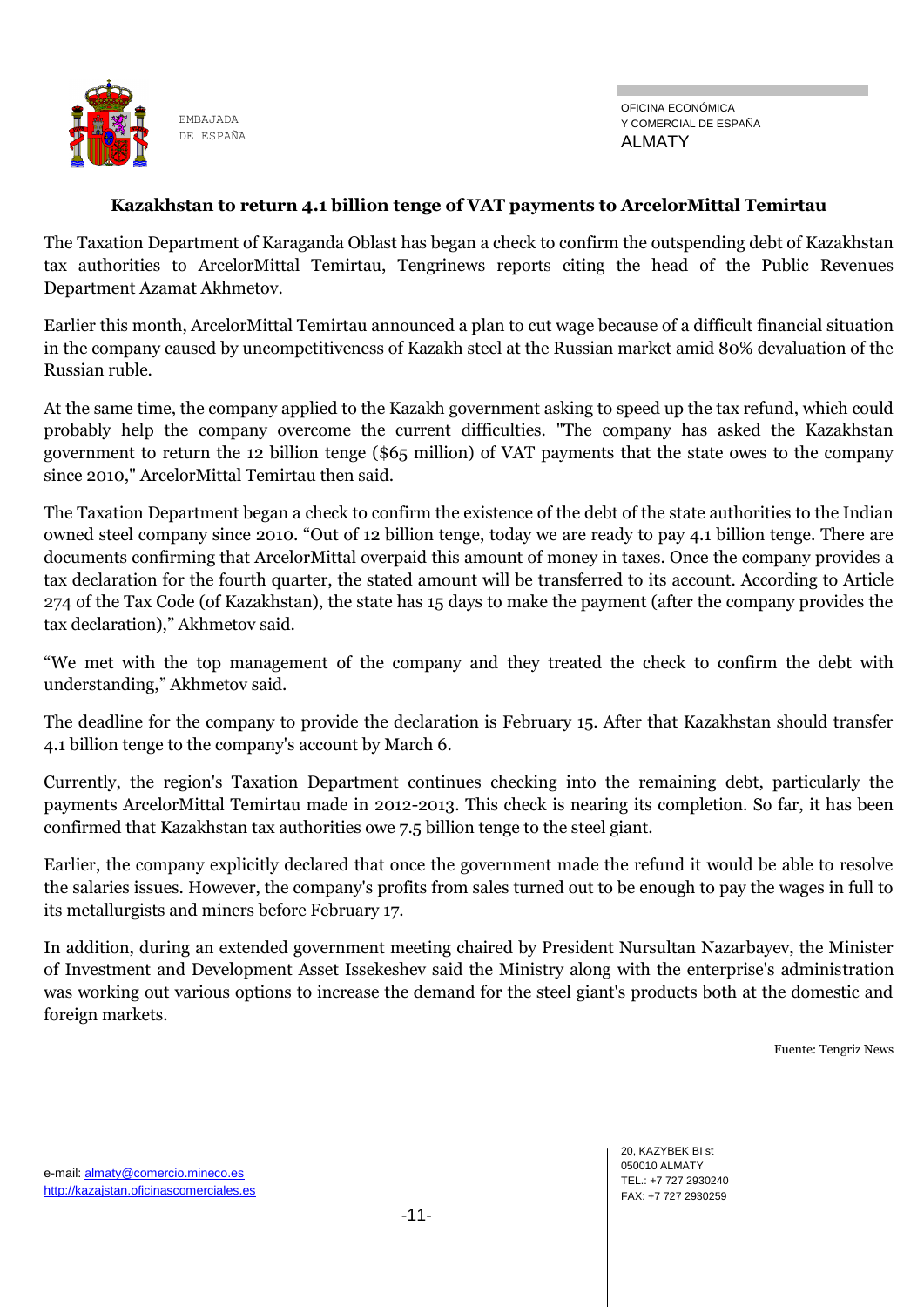

OFICINA ECONÓMICA Y COMERCIAL DE ESPAÑA ALMATY

#### **Hill Corporation lub production plant employs 300**

SHYMKENT. KAZINFORM - "Hill Corporation" plant, launched in Shymkent under the state program of forced industrial-innovative development, has employed 300 people.

This plant is the only one in the country which produces lubricants in accordance with world standards. The plant's construction started in 2009 in the framework of the state program of forced industrial-innovative development.

According to director of business development of the plant Marat Mukanov, during start-up operation the plant's capacity reached 2.5 thousand tons of lubricants. At the present time this figure is amounted to 24 thousand tons of lubricants per year. The equipment installed at the plant allows increasing capacity to 100 thousand tons per year.

Shymkent plant products have already been appreciated by large industrial companies including JSC "KMG EP", JSC "Intergas Central Asia", "Kazakhmys Corporation", JSC "Arcelor Mittal" and many others.

Plant managers informed that in the near future they are going to conclude contracts with partners from Iran, Turkey, Ukraine, and Afghanistan. In 2016 the company plans to start production of base oils. The project cost is 235 billion tenge. The enterprise will create 2,000 new jobs, according to the regional department for business and industry. The design capacity of the new production plant will reach 7.5 million tons of base oils per year.

Fuente: KazInform

#### **Kazakhstan and Russia began talks on reduction of influence of ruble on economy of Kazakhstan**

ASTANA. KAZINFORM - Kazakhstan and Russia began talks on the issues of reduction of influence of Russian ruble on the economy of Kazakhstan, First Deputy Prime Minister of Kazakhstan Bakytzhan Sagintayev told at the enlarged sitting of the Government today.

"The issue regarding weakening ruble and reduction of a demand for the products of Kazakhstan are extremely critical now. According to the reached agreements during the telephone talk with Vladimir Putin on February 9, you gave specific instructions, and the Government already began the process on development of mutually beneficial decisions and measures with the Russian side, B. Sagintayev said addressing the Head of State.

B. Sagintayev informed that taking into consideration falling down prices for oil, entrepreneurs in the region raise issues regarding the measures taken immediately by the Government.

First of all, these are issues regarding the support in the form of reduced tariffs for electricity, rail transportation and provision of access to trade facilities for manufacturers.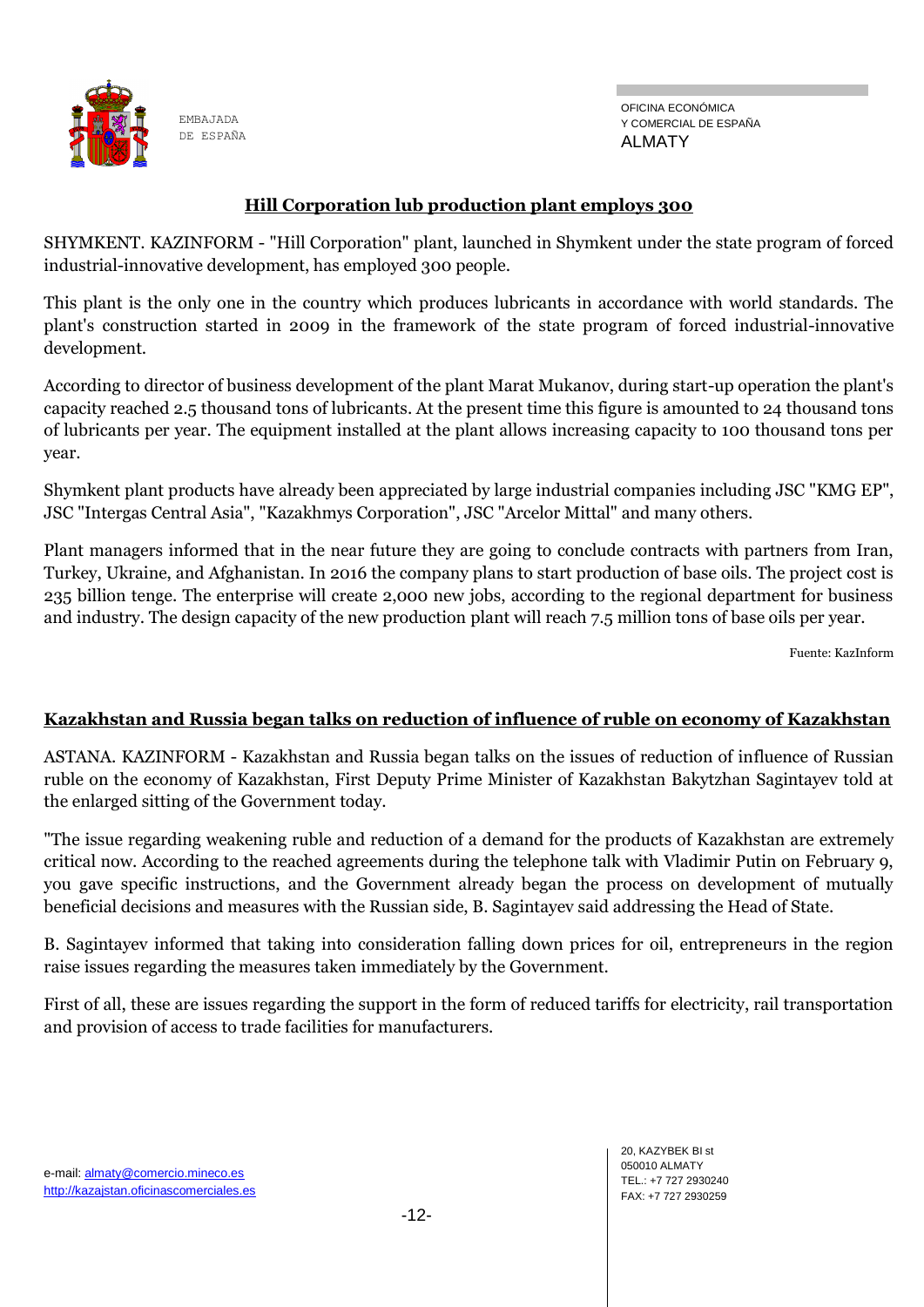

OFICINA ECONÓMICA Y COMERCIAL DE ESPAÑA ALMATY

"All of these issues are being considered within the measures of support for 2015. The issues regarding reduced tariffs for rail transportation and electricity for some companies were considered and addressed right away," he added.

Secondly, ensuring of sale of products through increasing the requirements for the share of local content and signing of long-term contracts with national companies and strategic companies are also of special importance.

"In order to ensure Kazakhstani companies have contracts, 121 memorandums amounting to KZT 960 bln were signed between the national and strategic companies and regional administrations," the First Deputy Prime Minister added.

Fuente: KazInform

### **"KazAgro» Holding and World Bank discussed cooperation issues**

ASTANA. KAZINFORM - A meeting of representatives of "KazAgro" National Holding and the World Bank took place in Astana. The meeting was focused on the trends of the global development of agriculture and the issues of development of this sector in Kazakhstan. Besides, the sides discussed the prospects of cooperation in the sphere of diversification of the agricultural sector of the country and its adjusting to climate changes, the press service of the Holding informs.

The delegation of the Bank headed by representative of the World Bank Mark Keckler was interested in a wide range of issues - from development of promising directions in the agro-industrial complex to the issues of financing of the sector and measures of the state support of agricultural producers of Kazakhstan. Another topic of the discussion was about financial instruments of the National Holding and its future plans.

During the meeting, the representatives of the Holding familiarized the experts of the World Bank with the present state of the agricultural sector of the country. Acting Chairman of the Board of the Holding Dauren Makhazhanov told the guests about the functioning mechanisms of financing of the agro-industrial complex in Kazakhstan and about the key priorities of future development of the Holding.

The sides told that they had similar opinions on many issues. Regarding the prospects of cooperation, the National Holding of Kazakhstan expressed its interest in a long-term funding and cooperation in the sphere of technical support of the agricultural sector of the country.

Fuente: KazInform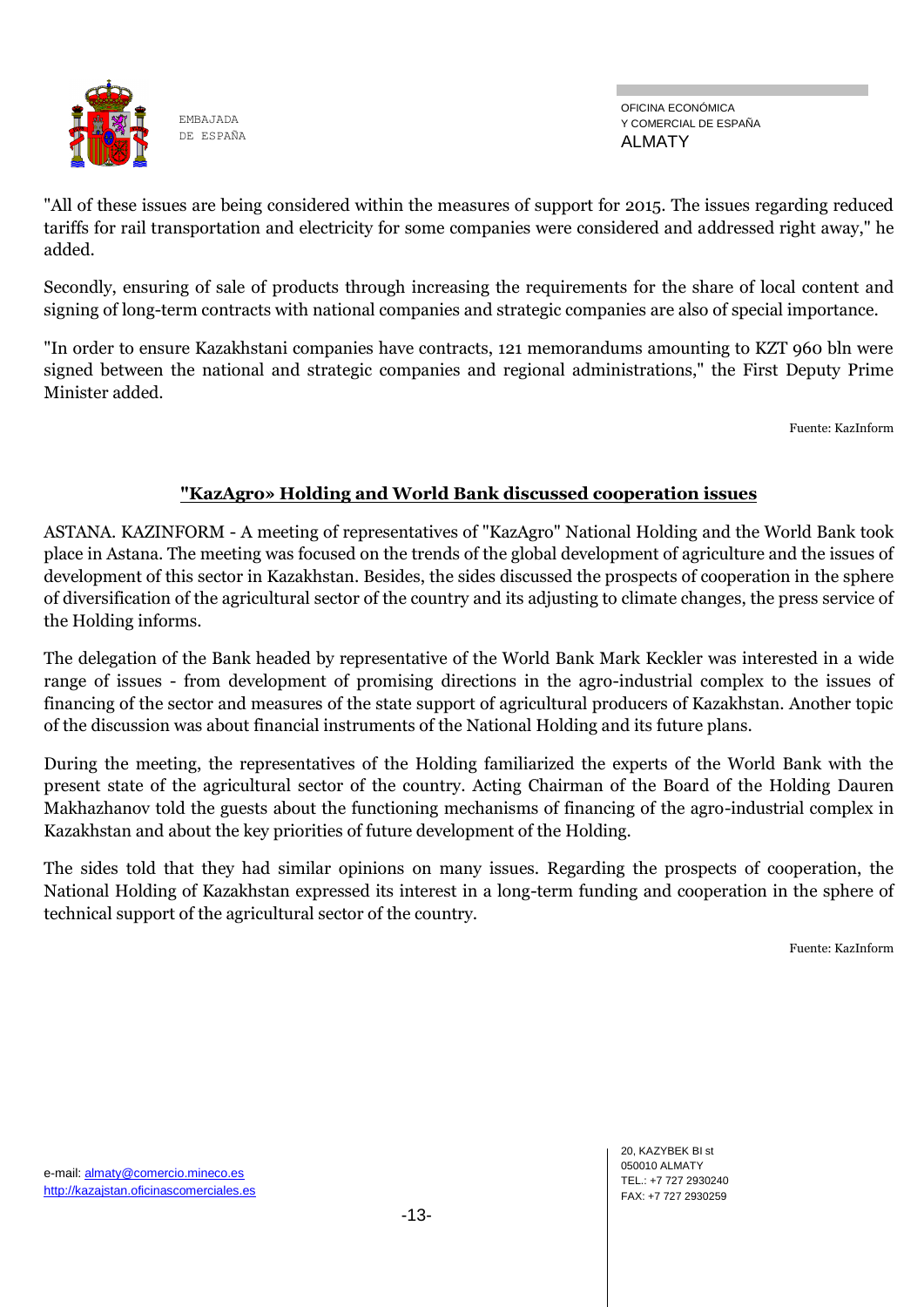

OFICINA ECONÓMICA Y COMERCIAL DE ESPAÑA ALMATY

#### **'Power of Siberia': Russia's rising Eastern gas empire?**

Behind the scenes of the crisis-hit Russian economy, the sanctions and the rouble crisis, Moscow and Bejing are busy building a counter-axis to EU-US world dominance, writes Szilvia Batkov.

Szilvia Batkov is an international journalist, running the English language website of Bulgaria's daily Standart.

Last week, Russian Foreign Minister Sergey Lavrov boasted that "the Russian-Chinese relations are at the highest level ever". In a parallel PDA during a Hong Kong visit for talks with investors, Russian energy giant Gazprom deputy CEO Alexander Medvedev emphasized that possibilities and prospects on the Asian market as the most attractive for gas supplies.

The benchmark project of Russian-Chinese relations is the recently signed \$400 billion Power of Siberia pipeline, designed to supply natural gas to China after more than a decade of negotiations. Yet the 'Power of Siberia' will be much more than just a pipeline: it is meant to start a new era in the balance of power of the global energy market. This tilting of the world's largest energy exporter towards Asia - and away from Europe - is also exemplified by the re-routing of South Stream to Turkey, a longtime buffer zone between the East and the West.

Once completed, the 3,968 KM Power of Siberia will be the world's largest gas infrastructure. The pipeline's completion will most likely bind China and Russia together for a while, especially since according to confidential sources, the Chinese refuse to pay for the construction of the pipe itself – which is in turn putting a serious burden on Russia's Gazprom.

Work on the 1,860-mile Power of Siberia was already launched in Yakutia on 1 September 2014. This historic gas deal between Russia and China is particularly bad news for the petrodollar, as through this one deal, the Russians will provide about 25% of China's current natural gas demand. And the two old/new best friends seem to agree that they do not want to use the dollar anymore in order to make that happen, which could pose a threat to the American currency by bringing down the artifically pumped demand for it.

In addition, the BRICS countries recently announced the creation of a new lending institution to end the USD based monopoly of the World Bank and the IMF. As such, these debts will not be paid in USD anymore in the near future – which would further decrease demand for the American currency.

Besides the staggering momentum of the project, putting the ‗Power of Siberia' into context is making it even more significant. We see America increasing its LNG shippments to Europe on one side, versus Russia and China teaming up with the 'Power of Siberia' mega project.

On the one hand, Russia is turning its attention -and resources - eastwards, away from the European market, where it already has a dominant position with supplying almost 80% of the EU's gas. Additionally, Gazprom has a need for a bigger market, especially since the company's profits are shrinking due to the sharp fall in gas prices.

On the other hand, as leaked documents revealed, the EU has been asking the US for increased supplies, particularly crude oil and LNG produced by its shale gas revolution. The leak came just before the EU and US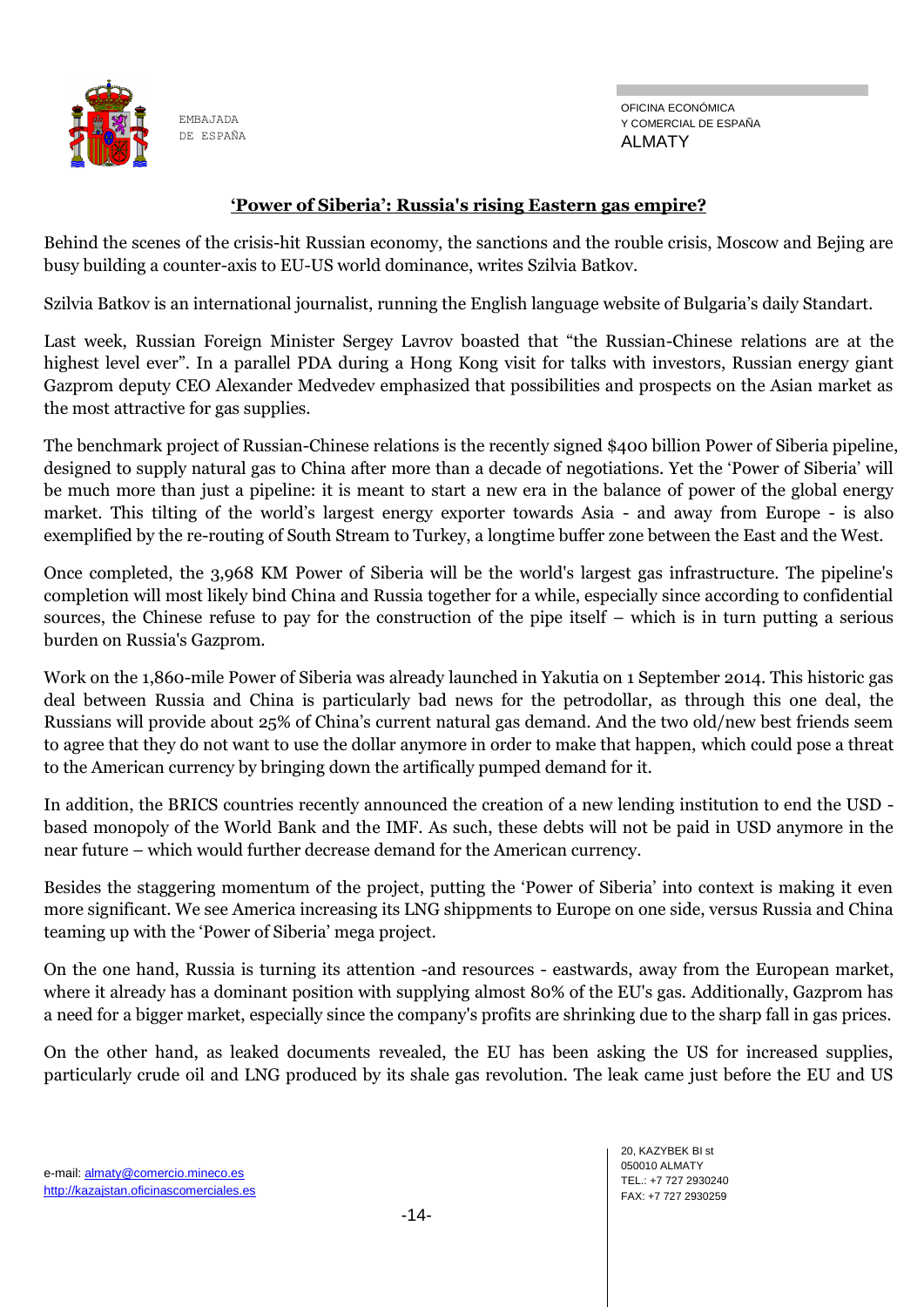

OFICINA ECONÓMICA Y COMERCIAL DE ESPAÑA ALMATY

restarted their long-forgotten free trade negotiations, which will eventually lead to the \$4.7 trillion Transatlantic Trade and Investment Partnership.

Since the Western axis has NATO as its military alliance, Russia and China are increasingly working to strengthen the Shanghai Cooperation Organization.

SCO is well worth our attention: as a Eurasian political, economic and military alliance which was founded in 2001 by the leaders of China, Kazakhstan, Kyrgyzstan, Russia, Tajikistan and Uzbekistan, it is the scene of some of the most significant developments on the other side of the Pacific Ocean. The newly established Eurasian Union and the SCO seem to have a true potential to become the legitimate counters to the EU and NATO. In an interesting recent development, the US has finally pulled out of its huge, important military base in Manas, Kyrgyzstan, which it built right after 9/11 and was its biggest base in Central Asia. Some observers take that to mean that the US has basically given up trying to be a major player in Central Asian politics, except for trying to exploit Kazakh oil, which it already does.

Russia is not making a secret of the fact that it is aiming to create a new post-US world order. Russian Foreign Minister Sergey Lavrov reiterated that the "Shanghai Cooperation Organisation is working to establish a rational and just world order" and that "the Shanghai Cooperation Organisation provides a unique opportunity to take part in the process of forming a fundamentally new model of geopolitical integration".

The signing of the \$400 billion natural-gas deal between China and Russia has a life-span of 30 years and is the biggest in the history of the natural-gas industry. Nevertheless, the two nations' alliance is more powerful than most are willing to acknowledge. Consider Bejing's support for Moscow throughout the Ukraine crisis: when Russia invaded Crimea in March, China tacitly supported the move by abstaining from a vote in the United Nations. And when new EU sanctions against Russia came out, Beijing suggested that additional sanctions "may lead to new and more complicating factors" in Ukraine. China's Vice Premier Wang Yang even expressed that Western countries mistakenly imposed the sanctions against Russia. One party's mistake is another party's benefit. China seems to be coming out as the laughing third from the tensions between the EU and Russia.

Fuente: Euractiv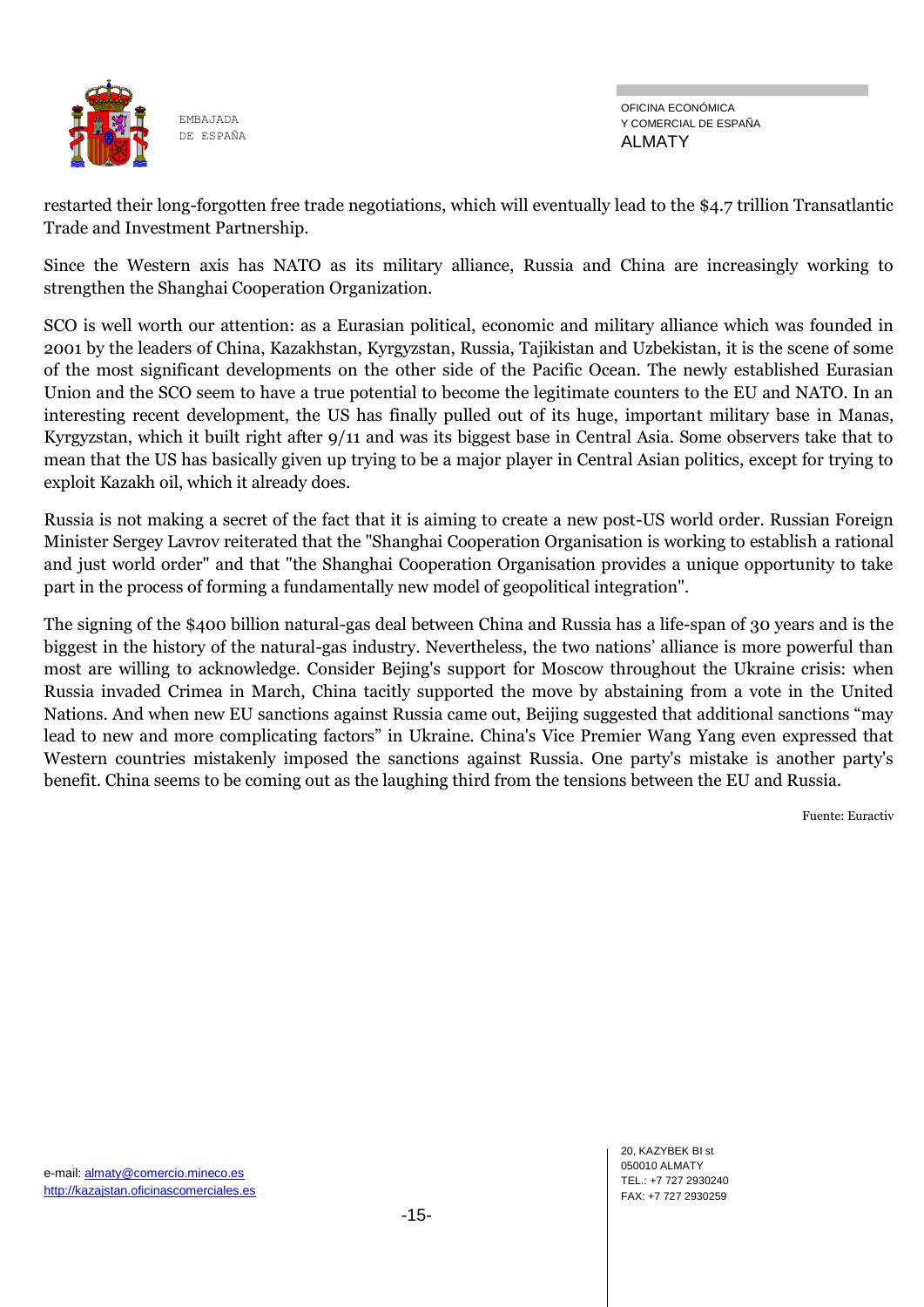

OFICINA ECONÓMICA Y COMERCIAL DE ESPAÑA ALMATY

#### **NB of Kazakhstan expects growth of a credit portfolio by 10% - K.Kelimbetov**

ASTANA. February 12, 2015.BNews.kz

Chairman of the National Bank of Kazakhstan expects that the total credit portfolio of domestic banks will grow by 10%, he said at a briefing in SSC, answering the questions from journalists, the correspondent of BNews.kz reports.

"We expect that the credit portfolio should grow. We would like to the credit portfolio to increase significantly for more than 10%, but life will show how the economy will develop in general. I believe that the year 2015 is the bottom of the global financial crisis, when some negative external shocks that are on the agenda could be implemented, " said Kelimbetov.

Fuente: Bnews Kz

.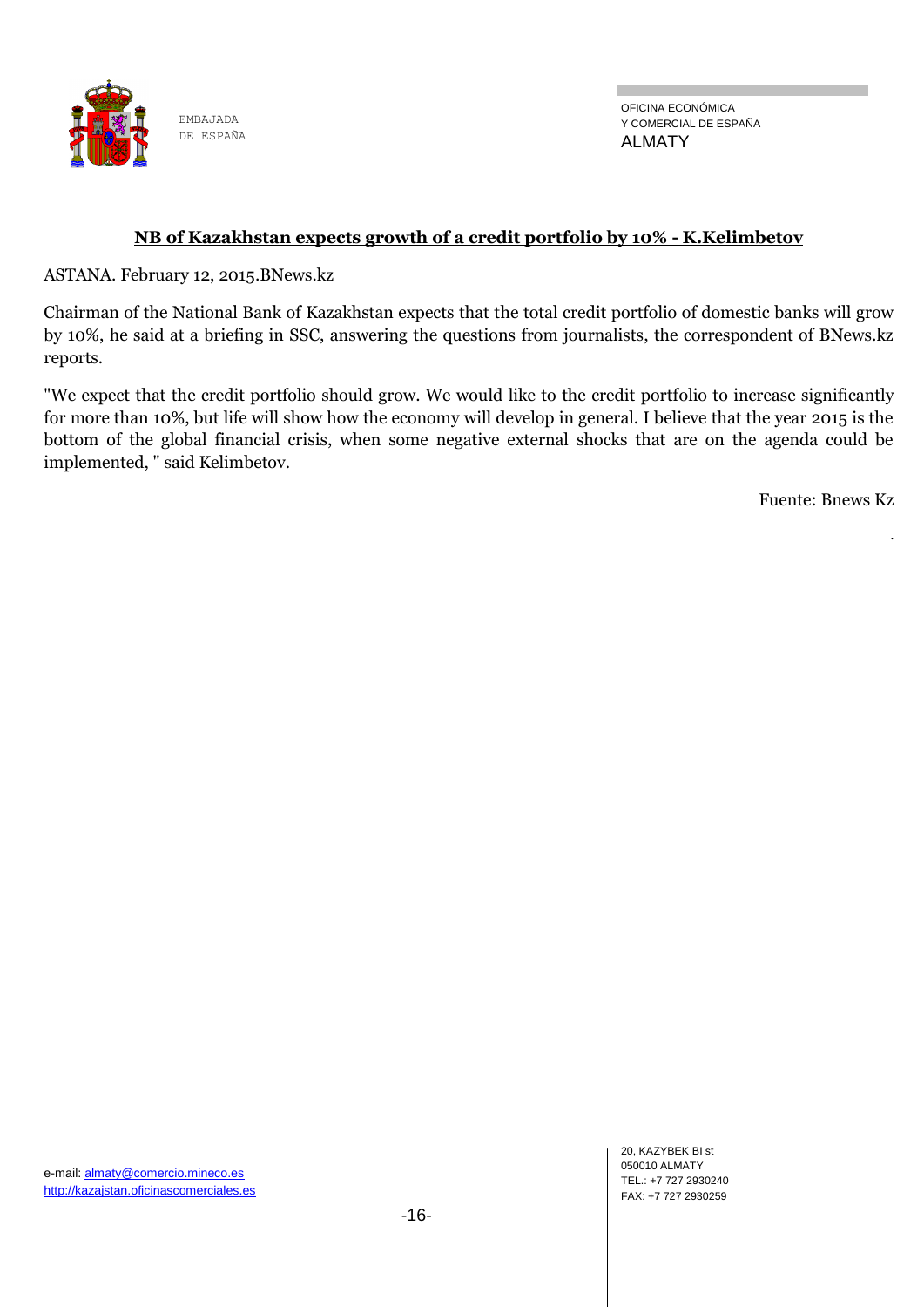

OFICINA ECONÓMICA Y COMERCIAL DE ESPAÑA ALMATY



## **Kyrgyzstan has the freest press in Central Asia**

Kyrgyzstan has significantly outscored Central Asian neighbors in the Press Freedom Index and took 88th place. This is stated in the report of the international non-governmental organization "Reporters Without Borders".

Kyrgyzstan has the best position among countries of Central Asia. Thus, Tajikistan is on the 116th place, Kazakhstan only 160th. Uzbekistan (166th) and Turkmenistan (180th place) are traditionally at the end of the press freedom index, along with North Korea and Eritrea, where "systematic violations of freedom of expression and information" are noted, the report says.

According to "Reporters Without Borders", the level of media freedom around the world experienced a sharp drop in 2014. As it is noted in the document, two-thirds of the 180 countries, where the research was conducted, showed the results worse than in the previous few years. Partly the situation is caused by increased activity of extremist groups, including the "Islamic state" and "Boko Haarama", information warfare and pressure on the media by various non-governmental groups, the report said.

In 2014 Reporters Without Borders records 3,719 acts of violation of freedom of expression in 180 countries, that is 8 percent more than in 2013.

Finland takes the lead in the list of the countries in Media Freedom ranking. Norway, Denmark, the Netherlands and Sweden are the top five. Ukraine, where there is armed conflict, takes 129th place. Russia is in 152nd place, while human rights activists criticize the Russian authorities for "TV propaganda" when covering the Ukrainian crisis and "putting pressure on independent media," the report states.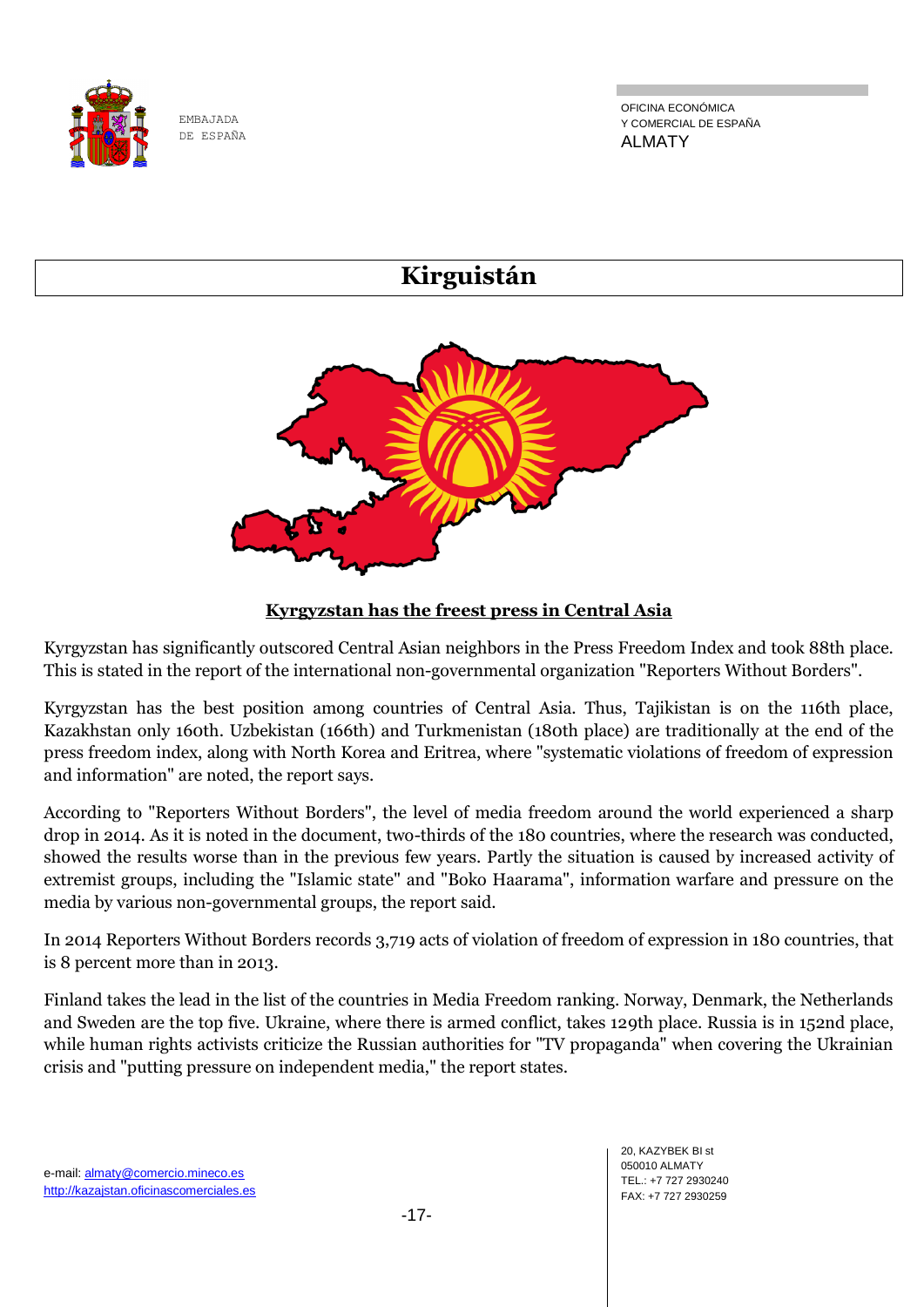

OFICINA ECONÓMICA Y COMERCIAL DE ESPAÑA ALMATY

The USA ranks the 49th, however, Reporters Without Borders noted that freedom of media in the country fell by three points. According to human rights activists, one can observe noticeable problems with safety of journalists in the United States within federal protection program. Human rights activists also noted the negative facts: arrest of 15 journalists during demonstrations, associated with death during police detention of black teenager Michael Brown in Ferguson, the scandal with The New York Times journalists upon the case of judicial proceedings against the former CIA officer, who disclosed secret information.

Fuente: News Agency

## **Coal base to be opened in Balykchy**

A coal base will be opened in Balykchy. The General Director of Kyrgyzkomur SOE Mirlan Zhakypov informs today at a press conference.

According to him, it will be launched this autumn. "There is already a plot of land of 15 hectares initially on a rental basis, henceforth we plan to buy land. Our main goal - to allow residents of the northern regions buying coal at a prime cost without using open pits. For example, if in season coal rises up to 3.5 thousand soms per ton, here they will be able to buy fuel at 2.5 thousand, significantly cheaper. We are negotiating with leadership of JSC Kumtor Gold Company for support and upclassing," Mirlan Zhakypov explains.

He added that currently Karakeche open pit is cleaned up. "There is a clear order of shipment of coal haulers, additional post of weight and dimensional control is equipped. We conduct operations for provision with cellular communication, which is still absent in the open pit. Solution of this issue will provide communication service in the whole water area of the Lake Son-Kul," he said.

"Over the past year Kyrgyzkomur SOE managed to get out of the crisis and pay off a debt of \$83 million soms within two months, and total debt amounted to 116 million soms. In addition, the law enforcement officials repeatedly revealed facts of illegal export and theft of coal from Kara-Keche open pit. Materials on these facts are sent to the competent authorities," Mirlan Zhakypov specified.

Fuente: News Agency

## **Tashkent, Washington mull military equipment supply**

The governments of the U.S. and Uzbekistan are holding negotiations on the supply of military equipment to Uzbekistan, said Daniel Rosenblum, Deputy Assistant Secretary for Central Asia at the US Department of State.

He made the remarks during a conference call with reporters from Uzbekistan, Kyrgyzstan and Kazakhstan. The conference call was organized by a media center in Brussels.

Rosenblum didn't provide detailed information about the negotiations.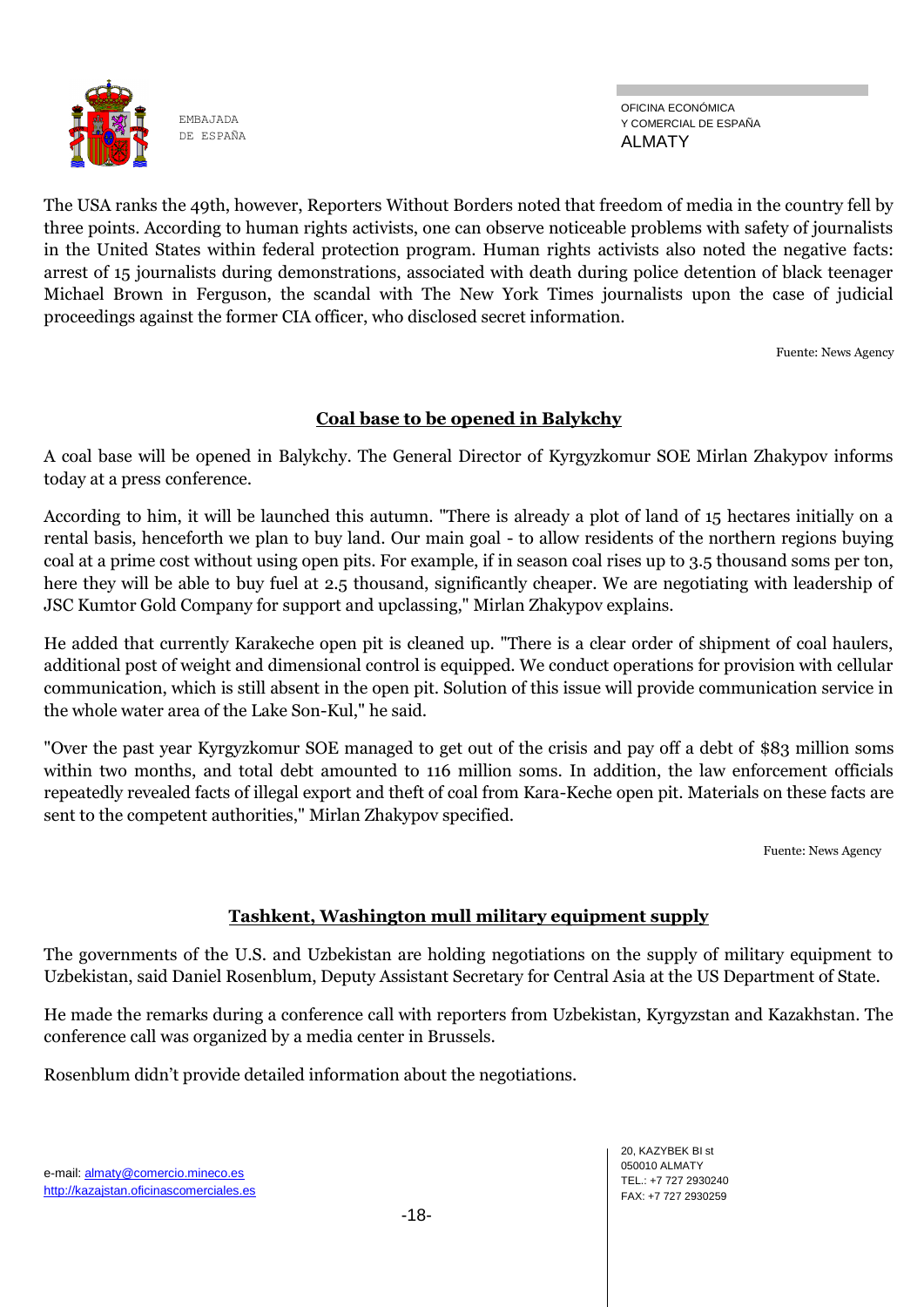

OFICINA ECONÓMICA Y COMERCIAL DE ESPAÑA ALMATY

Uzbekistan and the US in 2014 agreed on delivering 308 M-ATV armored vehicles to Uzbekistan.

The representative of the US Department of State said the talks on delivering the armored vehicles lasted very long and were difficult.

He added that the ongoing negotiations focus on other types of military equipment.

Currently, 308 M-ATV armored vehicles are delivered from the US to Uzbekistan. Moreover, 20 armored recovery vehicles are delivered to this country from the US for the technical support for the armored vehicles.

The delivery of the military equipment from the US to Uzbekistan started in December 2014 and this process will last for several more months.

Fuente: News Agency

#### **Kyrgyz parliament exempts natural gas imports from customs duty**

The parliament of Kyrgyzstan has exempted natural gas imports from customs duties. The decision is made today.

Earlier, in Moscow the governments of the Russian Federation and the Kyrgyz Republic singed the agreement on cooperation in the sphere of transportation, distribution and sale of natural gas in the territory of the Kyrgyz Republic. Under the terms of the agreement, Gazprom ensured uninterrupted supply of fuel to consumers of the Kyrgyz Republic. Under the agreement with KazTransGas JSC, fuel price amounted to \$224 per thousand cubic meters. However, in supply the rule of "direct purchase and direct delivery" wasn't complied with the contract, since gas is from Kazakhstan.

Under the law, non-compliance with this rule entails maximum rate of customs duty in the amount of 35 percent. If you leave everything as ii is, LLC Gazprom Kyrgyzstan will include the costs for payment of customs duties in the tariff, which will lead to increase in gas prices.

Fuente: 24 Kg

#### **Valery Dil: Kyrgyzstan – only country in world that produces primary mercury**

Kyrgyzstan - is the only country in the world that produces primary mercury, the Vice Prime Minister of Kyrgyzstan Valery Dil says today at the Board of the Ministry of Energy and Industry.

"We are not satisfied with the work of Aidarken mercury, Kara-Balta Mining and Kadamdzhai antimony plants. Mercury plant attracted investment and got out of the crisis, but it still needs more investment. Countries all ov er the world refuse mercury mining, and the KR also agrees, but it is the only company in the world that produces primary mercury," he said.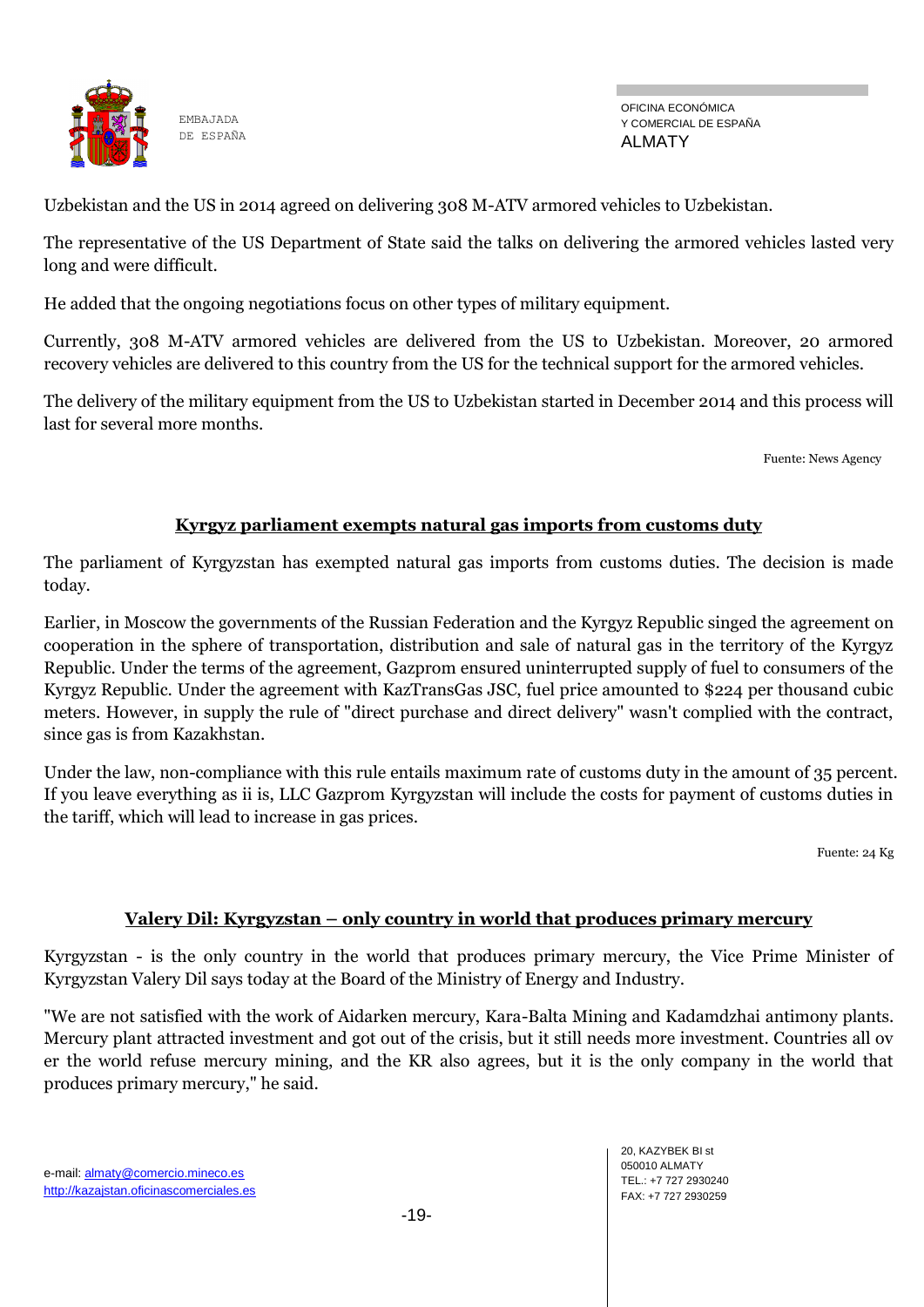

OFICINA ECONÓMICA Y COMERCIAL DE ESPAÑA ALMATY

According to the Vice Prime Minister, domestic mercury plant is the main township-forming enterprise.

Fuente: News Agency

#### **Kyrgyzstan hopes to increase exports of military products after joining Eurasian Union**

Kyrgyzstan will get a real chance to increase exports of military products after full accession to the Eurasian Economic Union (EEU). The Vice Prime Minister Abdyrakhman Mamataliev, supervising the issues of defense, security, law and order in the government of the republic, states today during his visit to Bishkek militaryindustrial complex plants, TASS reports.

"Within the accession to the EEU, Kyrgyzstan will have an additional opportunity to deliver military products to the countries of the organization, - he says. - It is necessary to attract and train young professionals for sharing invaluable experience of the older generation." According to him, today all Bishkek industrial enterprises of defense profile have similar problems, which can be solved only with support of the state. He highlighted the lack of young professionals, modern technologies, as well as small volumes of production among the urgent ones.

"Compared to the Soviet period, production level has decreased by more than ten times," the Vice Prime Minister specifies. Nevertheless, he said, considerable part of military-industrial complex enterprises focuses on production of military equipment that is in demand in Russia and the CIS countries. "Need for modernization of equipment, the lack of appropriate amount of orders, personnel problems - all these issues can be resolved, because the plants are liquid, - Abdyrakhman Mamataliev says. - We must help them to restore previous mode of operation, it is necessary to take these objects to control and support them."

Kyrgyzstan signed an agreement on accession to the EEU in December 2014. As planned, the country will become a full member of this organization since May 2015, TASS recalls.

Fuente: News Agency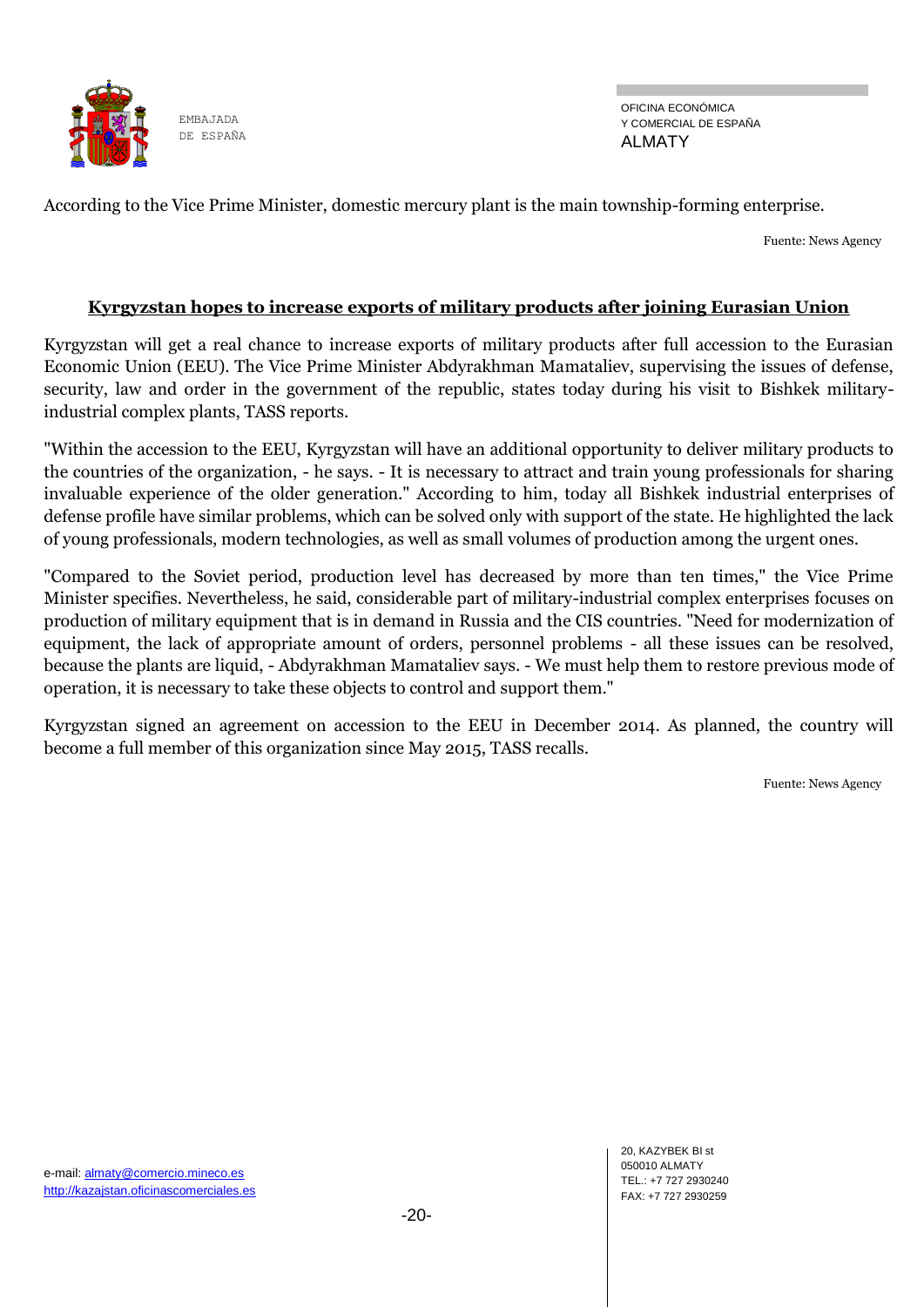

OFICINA ECONÓMICA Y COMERCIAL DE ESPAÑA ALMATY

# **Tayikistán**



## **Tajikistan is to set up an expert group to analyze the pros and cons of joining the Eurasian Economic Union. Dushanbe may considerably benefit from the free flow of goods, capital and labor, the Russian Ambassador to Tajikistan believes.**

DUSHANBE (Sputnik) – Tajikistan's potential accession to the Eurasian Economic Union (EEU) could benefit the country, Russian Ambassador to Tajikistan Igor Lyakin-Frolov told RIA Novosti.

The EEU was established on May 29, 2014 by a treaty signed by Russia, Belarus and Kazakhstan. Armenia joined the organization in October, and Kyrgyzstan signed its accession treaty in December.

"I think, on the whole, EEU membership will have more upsides for Tajikistan than downsides, although it might require serious talks on the conditions of Tajikistan's accession," Lyakin-Frolov said.

China Proposing to Establish Free Trade Zone With Eurasian Economic Union

According to the ambassador, Russia understands the importance of this decision and Tajikistan's approach of analyzing the situation before making the move.

"President [of Tajikistan] Emomali Rahmon said that at the moment legal basis necessary to join the EEU was under consideration. Moreover, the Eurasian Economic Commission and the Strategic Research Center under the president of Tajikistan have agreed to set up an expert group on the process of the country's accession to EEU," Lyakin-Frolov said.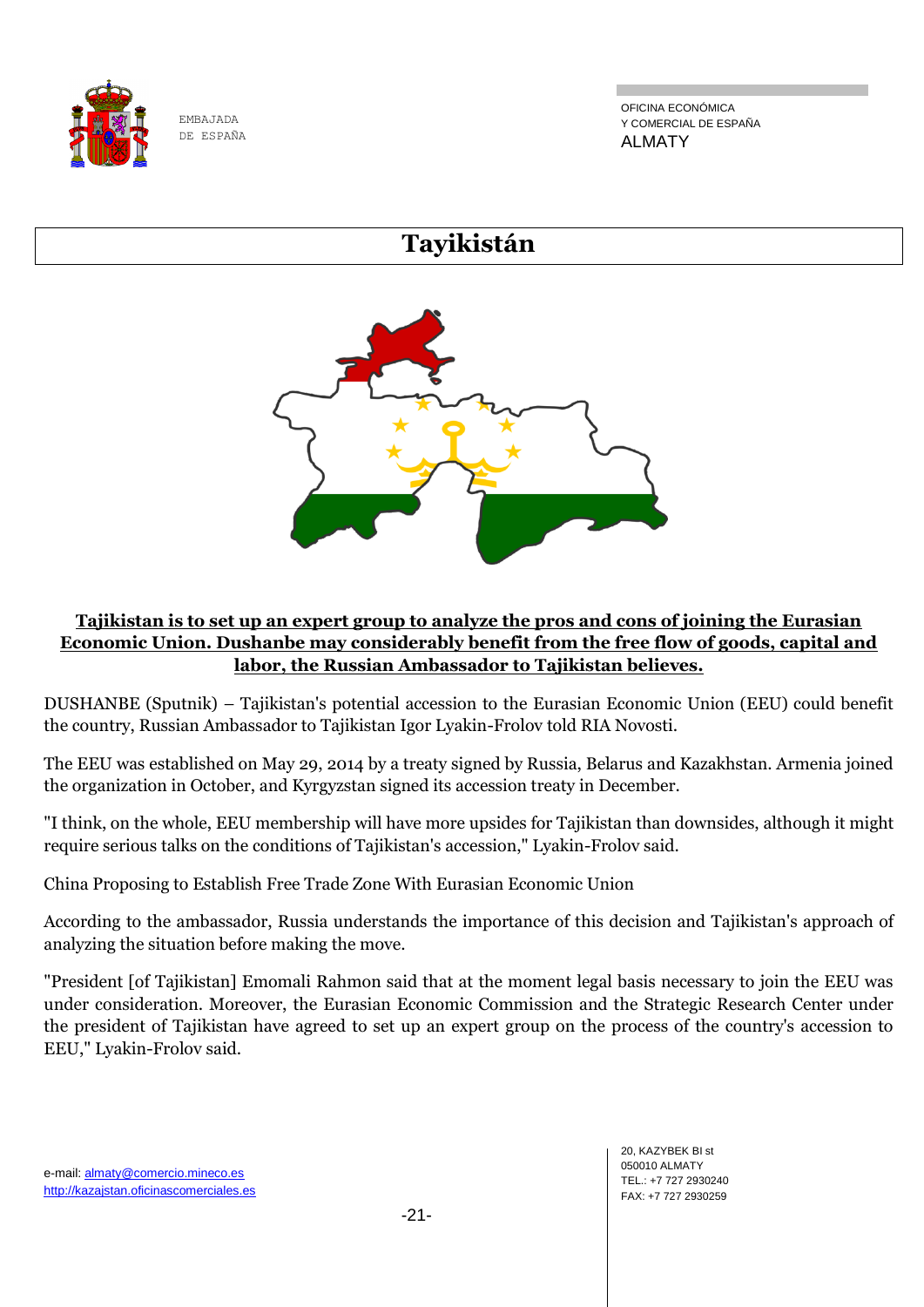

OFICINA ECONÓMICA Y COMERCIAL DE ESPAÑA ALMATY

He noted that the free flow of goods, services, capital and workforce among EEU members could benefit Tajikistan in terms of labor migration.

"The creation of EEU makes a great contribution to the economic stability on the continent, which is in the interests of all members of Eurasian economic integration, as well as our neighbors and partners," the ambassador said.

The EEU guarantees the free flow of goods, services, capital and labor, and a coordinated energy, industrial, agricultural and transport policy among the union's member countries. The EEU's goal is to establish a single economic market stretching from the European Union to China, which would serve more than 170 million people.

Fuente: Sputniknews

#### **Agreement for two new cement plants for Tajikistan**

According to local press reports, Tajikistan's parliament has formed an agreement with Huaxin Cement Co. Ltd, China, for the construction of two new cement plants. This includes a 1 million tpy plant in the district of Bobojon Ghafurov and a cement plant with a production capacity of 1.2 million tpy in the Dangara Free Economic Zone.

Tajikistan will reportedly hold a 30% stake in the Bobojon Ghafurov plant and a 45% ownership share of the Dangara plant.

In January, Tajikistan's Ministry of Industry and New Technologies said that six new cement plants would be established within the next two years. By increasing the production capacity of the country's cement sector, which currently comprises ten plants, Tajikistan expects to become an exporter of cement.

Fuente: Timesca

## **IFC helps expand MSME finance in Tajikistan**

DUSHANBE (TCA) — The International Finance Corporation (IFC), a member of the World Bank Group, has mobilized \$16.5 million, including \$5 million from its own account, for IMON International, Tajikistan's leading microfinance institution, to boost lending to micro, small, and medium enterprises in the country's remote and rural areas.

The local currency loan is IFC's first parallel financing in Tajikistan. It will be complimented by investments mobilized by IFC from PROPARCO, a subsidiary of the French Development Agency (AFD), and the OPEC Fund for International Development (OFID), which is making its first private sector investment in the country, the IFC said.